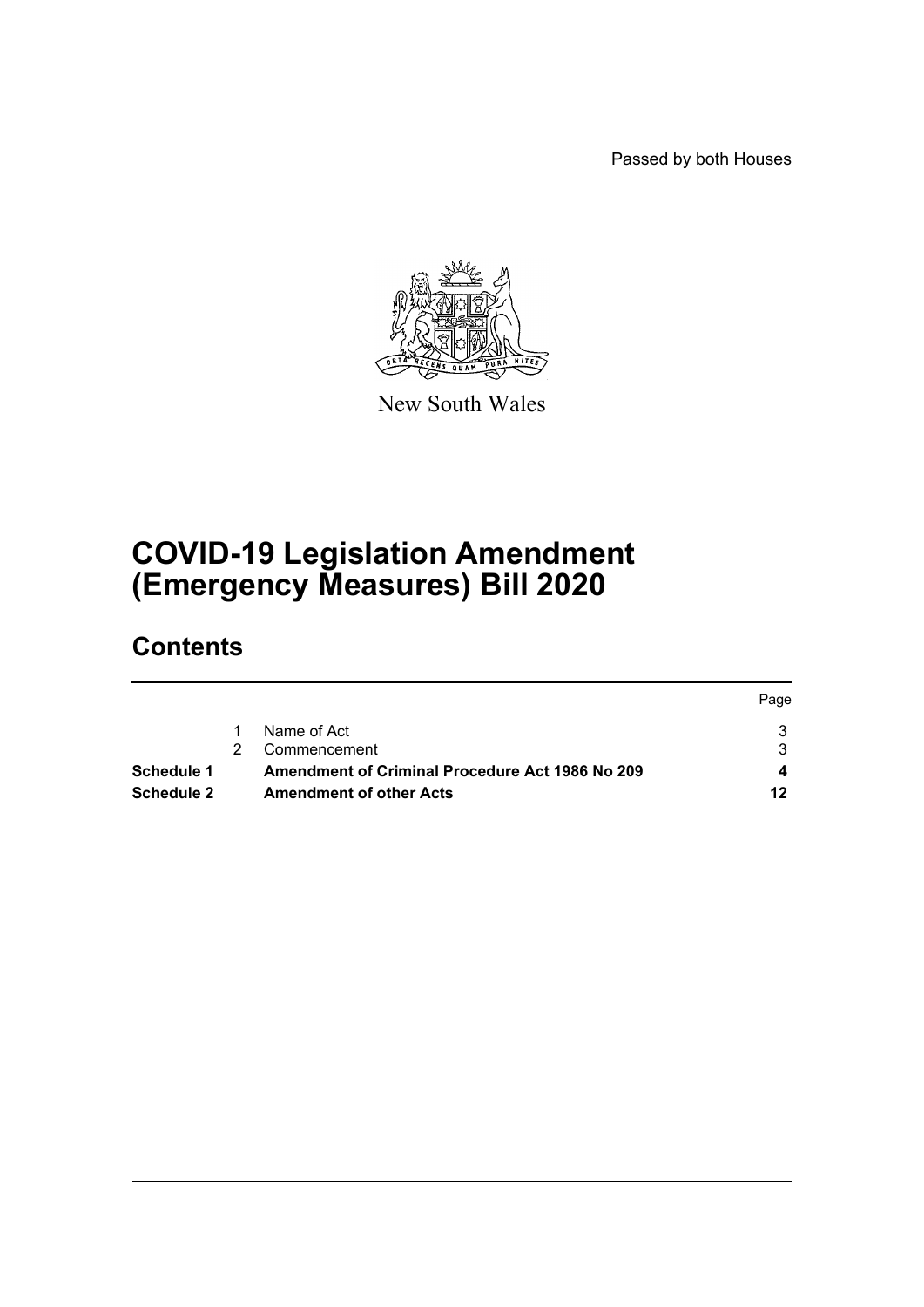*I certify that this public bill, which originated in the Legislative Assembly, has finally passed the Legislative Council and the Legislative Assembly of New South Wales.*

> *Clerk of the Legislative Assembly. Legislative Assembly, Sydney, , 2020*



New South Wales

# **COVID-19 Legislation Amendment (Emergency Measures) Bill 2020**

Act No , 2020

An Act to amend a number of Acts to implement emergency measures as a result of the COVID-19 pandemic.

*I have examined this bill and find it to correspond in all respects with the bill as finally passed by both Houses.*

*Assistant Speaker of the Legislative Assembly.*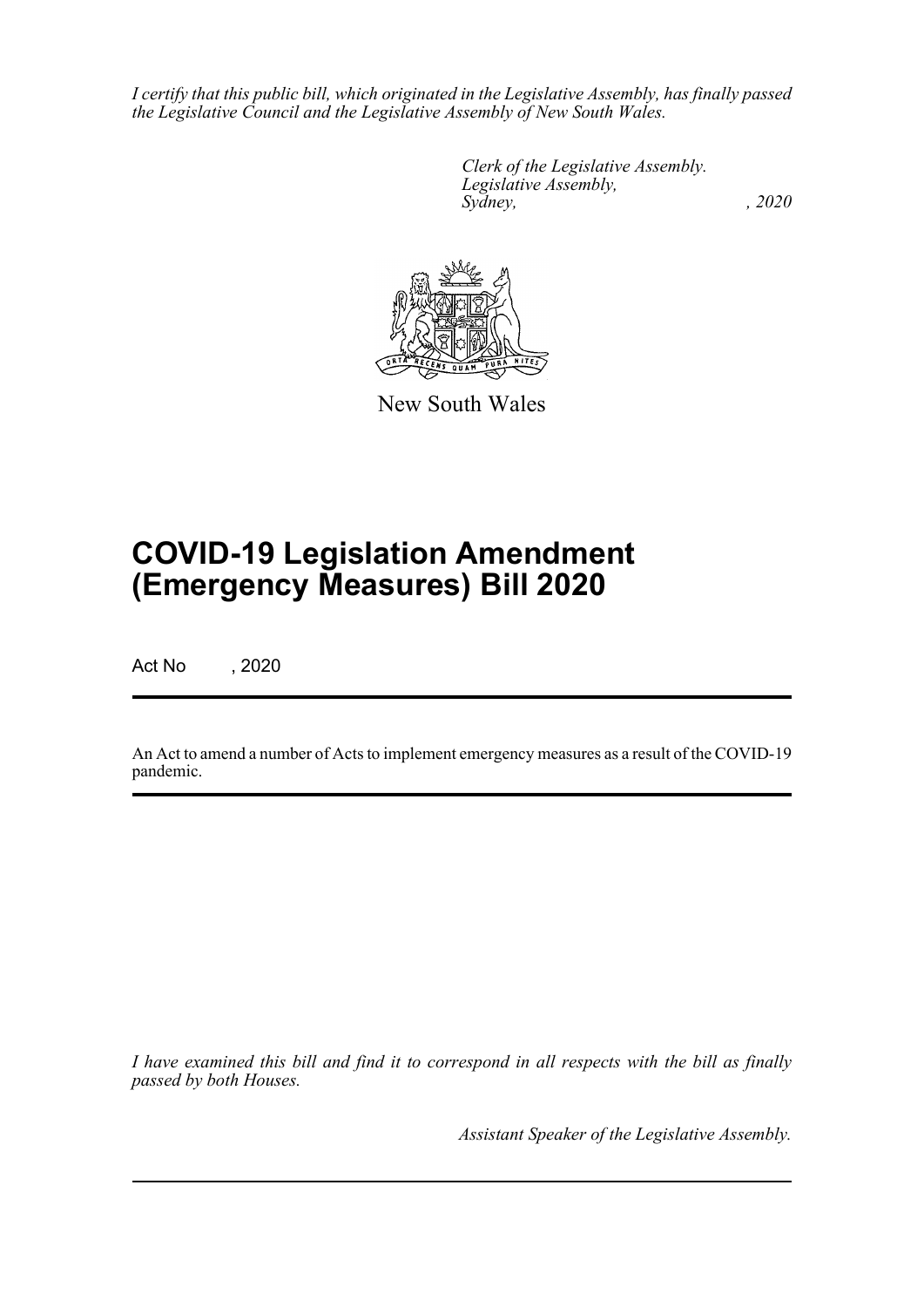## <span id="page-2-0"></span>**The Legislature of New South Wales enacts—**

#### **1 Name of Act**

This Act is the *COVID-19 Legislation Amendment (Emergency Measures) Act 2020*.

#### <span id="page-2-1"></span>**2 Commencement**

This Act commences on the date of assent to this Act.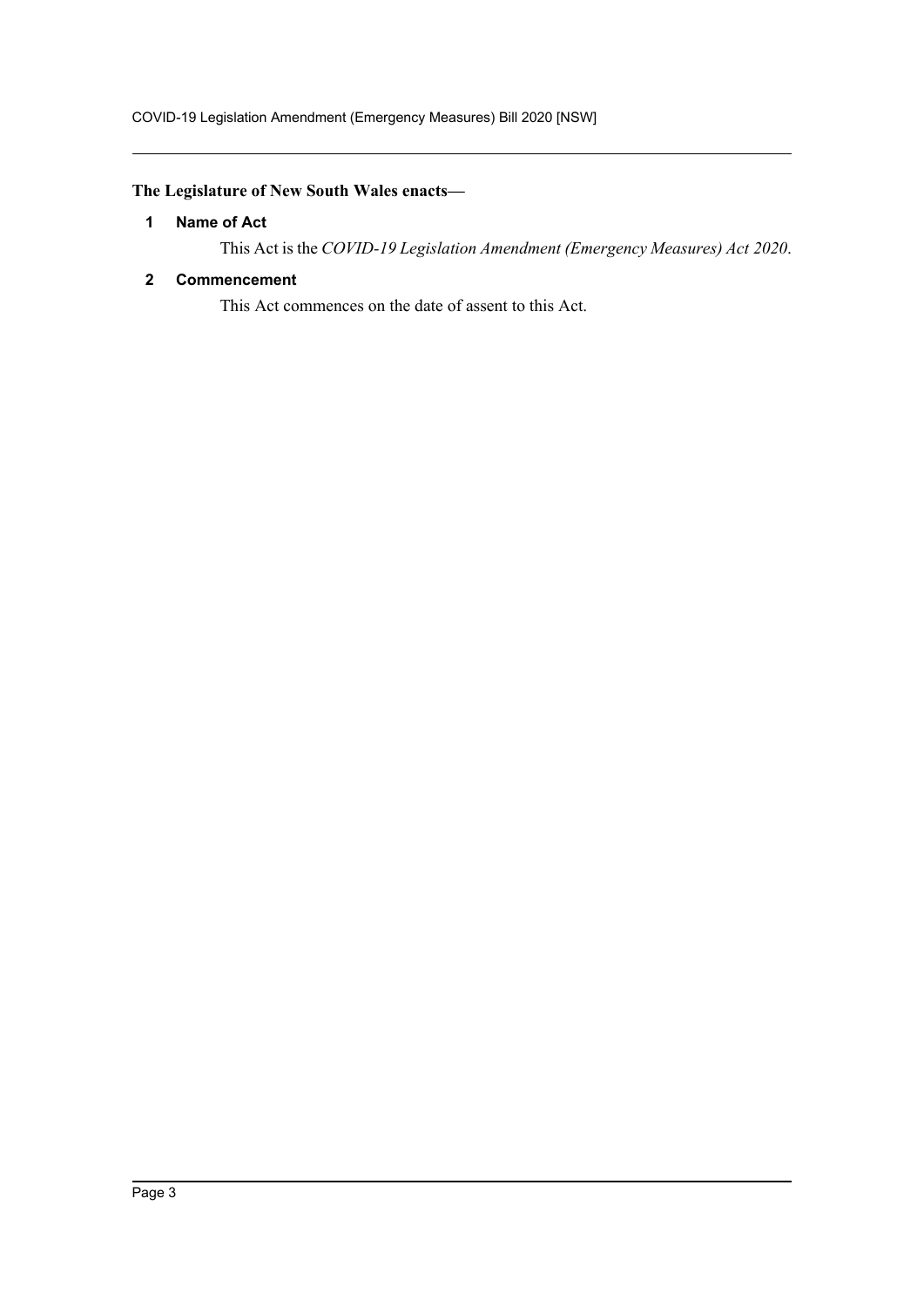## <span id="page-3-0"></span>**Schedule 1 Amendment of Criminal Procedure Act 1986 No 209**

#### **[1] Chapter 7, Part 5**

Insert after Part 4—

## **Part 5 Response to COVID-19 pandemic**

#### **Division 1 Preliminary**

#### **353 Purpose of Part**

The purpose of this Part is to enable criminal trials in the State to be conducted in a way that is appropriate given the public health emergency caused by the COVID-19 pandemic.

#### **Division 2 Pre-recorded evidence hearings**

#### **354 Definitions**

- (1) In this Division, a *relevant witness* means a person who is—
	- (a) a complainant in prescribed sexual offence proceedings, or
	- (b) a complainant in proceedings for a domestic violence offence within the meaning of section 11 of the *Crimes (Domestic and Personal Violence) Act 2007*, or
	- (c) a complainant in proceedings for a serious indictable offence that is an offence of violence, or
	- (d) a complainant or witness whom the court considers is at a significantly greater risk from the COVID-19 pandemic than the risk to members of the community generally, including because of the age or health of the complainant or witness.
- (2) The regulations may amend subsection  $(1)$ 
	- (a) by inserting additional persons or classes of persons as relevant witnesses, or
	- (b) by removing or amending a person or offence, or a class of persons or offences, referred to in that subsection.

#### **355 Proceedings to which Division applies**

This Division applies only to proceedings in the District Court or Supreme Court.

#### **356 Pre-recorded evidence hearing**

- (1) A court may, on its own motion, order that the evidence of a relevant witness in a trial proceeding be given at a hearing (a *pre-recorded evidence hearing*) in the absence of the jury (if any).
- (2) The court may make an order under subsection (1) only if—
	- (a) the accused person has sought and received advice from an Australian legal practitioner, and
	- (b) both parties have been heard on the order, and
	- (c) all pre-trial disclosure and case management requirements under Division 3 of Part 3 of Chapter 3 have been complied with, and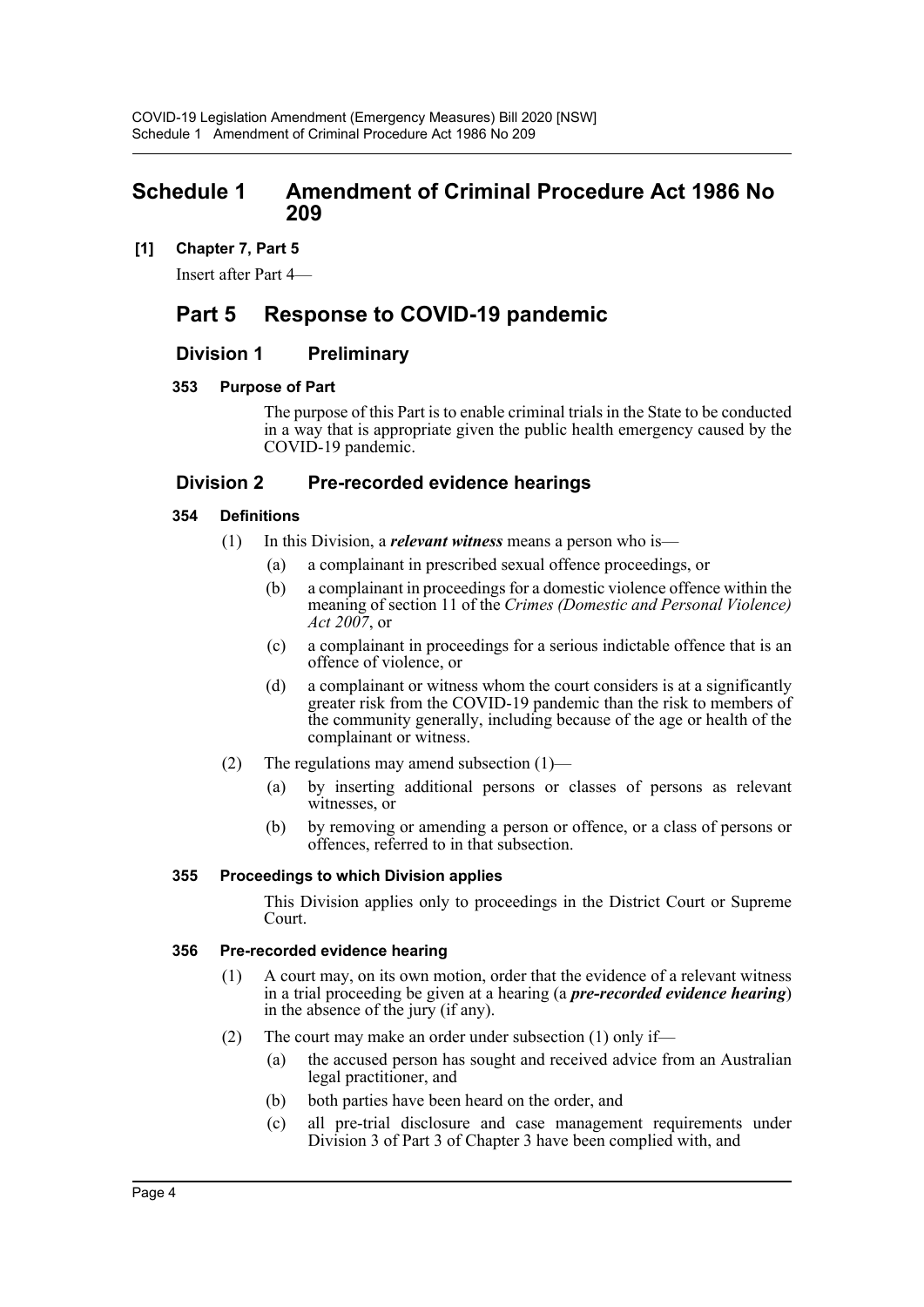- (d) the court is satisfied it is in the interests of justice to do so.
- (3) In deciding whether to make the order, the court must consider—
	- (a) the wishes and circumstances of the witness, and
	- (b) the availability of court and other facilities needed for a pre-recorded evidence hearing to take place.
- (4) At a pre-recorded evidence hearing, a witness is entitled to—
	- (a) give evidence in a way that the witness would otherwise be entitled to give evidence, and

**Note.** See, for example, section 306S for the ways in which the evidence of a vulnerable person may be given and section 306W for alternative ways of giving evidence.

- (b) any entitlements the witness would otherwise have under this Act. **Note.** See, for example, section 306U that provides for a vulnerable person to give evidence in chief in the form of a recording.
- (5) Evidence given at a pre-recorded evidence hearing is to be recorded and subsequently viewed or heard (or both) by the court in the presence of the jury (if any).
- (6) In proceedings in which evidence given at a pre-recorded evidence hearing is viewed or heard, the court must warn the jury not to—
	- (a) draw any inference adverse to the accused person, or
	- (b) give the evidence any greater or lesser weight because the evidence was given in that way.
- (7) The Court may order that a transcript be supplied to the Court or jury (if any) of all or part of a recording made under this section if the Court considers a transcript would be likely to aid its or the jury's comprehension of the evidence.

#### **357 Access to recorded evidence**

- (1) An accused person and the person's Australian legal practitioner (if any) are not entitled to be given possession of the recording of evidence taken at a pre-recorded evidence hearing under this Division, or a copy of the recording, if the evidence was given by—
	- (a) a complainant, or
	- (b) a special witness within the meaning of section 306A, or
	- (c) a vulnerable person within the meaning of section 306M.
- (2) The accused person and the person's Australian legal practitioner (if any) are to be given reasonable access, from time to time, to the recording of evidence taken at a pre-recorded evidence hearing under this Division to enable the person or practitioner to listen to or view the recording (or both).
- (3) If reasonable access to the recording of original evidence cannot be given to an accused person's Australian legal practitioner because of subsections (1) and (2), the prosecuting authority must, as soon as practicable, give the legal practitioner reasonable access to the recording in the way the prosecuting authority considers appropriate.
- (4) For subsection (3), in deciding on the appropriate way in which access to the recording should be given the prosecuting authority must ensure that—
	- (a) there is no unauthorised reproduction or circulation of the recording, and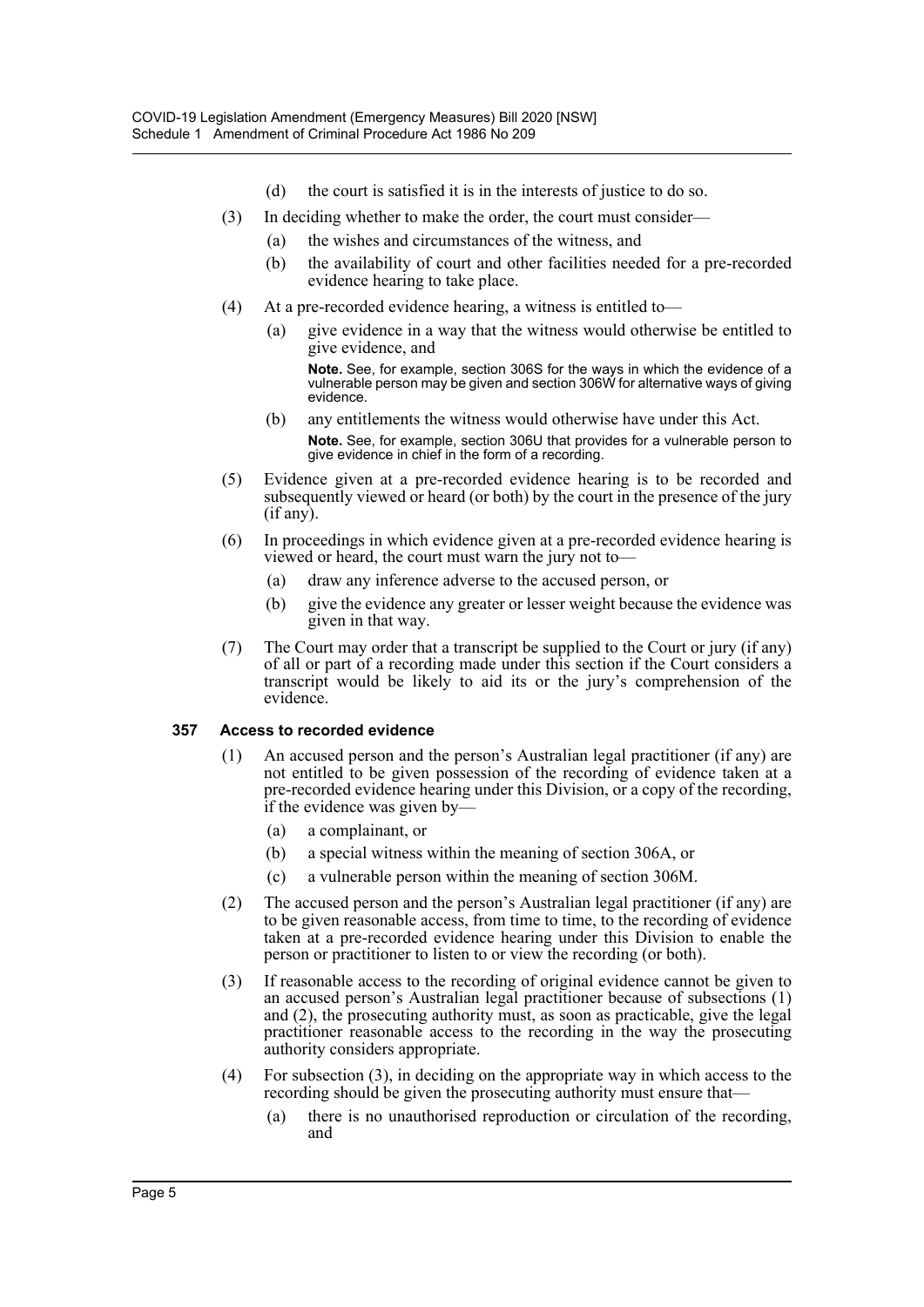- (b) the integrity of the recording is protected.
- (5) A person given access to a record of evidence under this Division must not, without the consent of the prosecuting authority—
	- (a) copy the recording, or
	- (b) give it to another person, or
	- (c) remove it from the custody of the prosecuting authority.
- (6) The regulations may provide for—
	- (a) the procedures to be followed in connection with the giving of access to a record of evidence under this section, and
	- (b) the way in which access is to be given to a record of evidence under this section, including the giving of access by other means.

#### **358 Further evidence by witness whose evidence is pre-recorded**

- (1) A witness in a proceeding whose evidence is pre-recorded at a pre-recorded evidence hearing under this Division cannot give further evidence in the trial without the leave of the court.
- (2) An application for leave may be made by any party to the proceedings.
- (3) The court must not give leave unless it is satisfied—
	- (a) the witness or other party is seeking leave because of becoming aware of a matter of which the party could not reasonably have been aware at the time of the recording, or
	- (b) it is otherwise in the interests of justice to give leave.
- (4) The court is to ensure that the witness is questioned by a party to the proceedings only in relation to matters relevant to the matters mentioned in subsection (3).
- (5) This section applies despite anything to the contrary in this Act or the *Evidence Act 1995*.

## **Division 3 Use of recorded evidence in subsequent proceedings**

#### **359 Definitions**

In this Division—

*best available record* has the meaning given by section 306E(2).

*hearsay rule* has the meaning given by the *Evidence Act 1995*.

*original evidence*, of a witness, means all evidence, including pre-recorded evidence, given by the witness—

- (a) for a new trial resulting from a discontinued trial—in the discontinued trial, or
- (b) for a new trial resulting from an appeal against a conviction—in the proceedings from which the conviction arose.

*properly authenticated* has the meaning given by section 306E(4).

#### **360 Application of Division**

This Division applies to proceedings in all courts.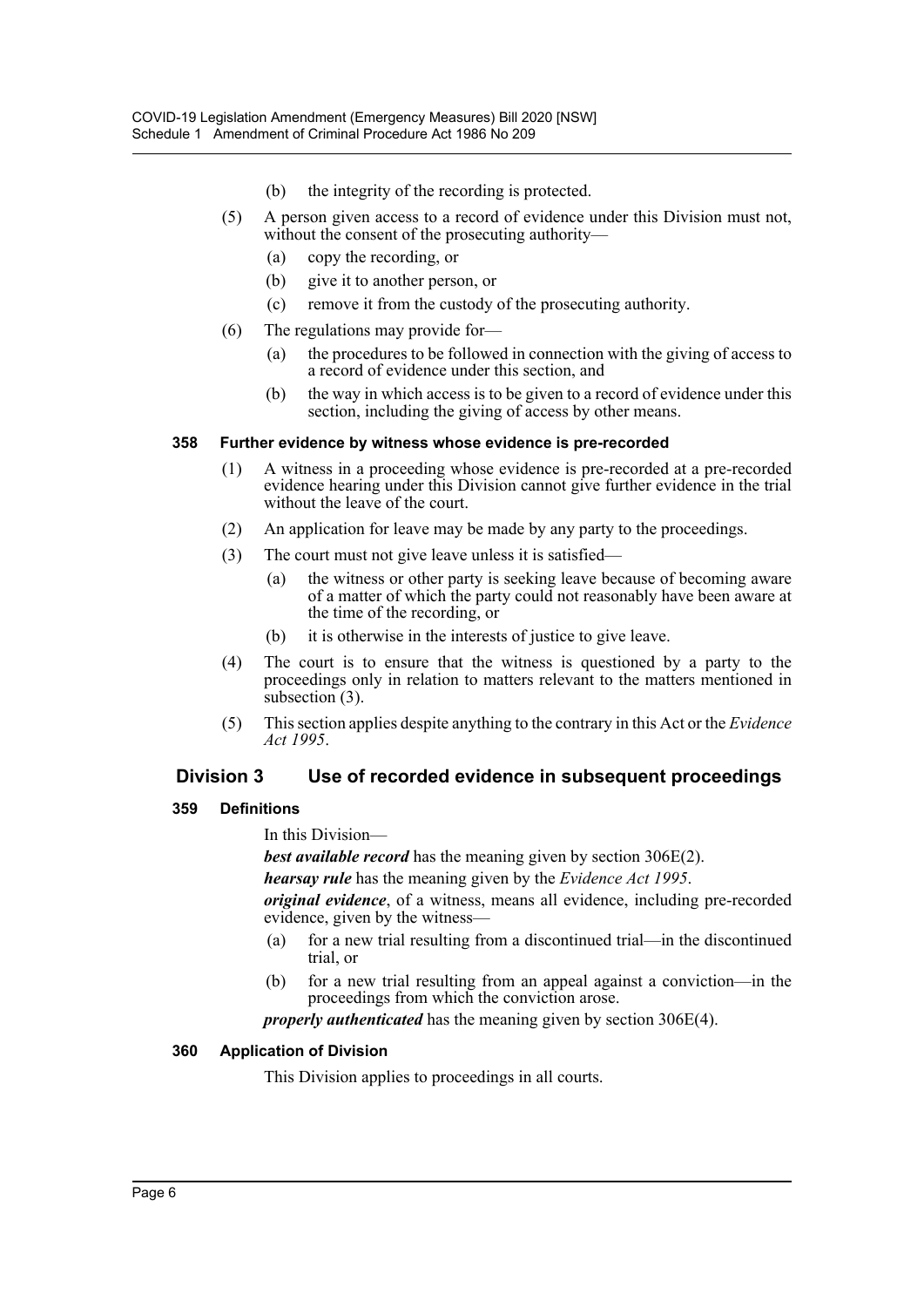#### **361 Relationship with other laws or provisions**

- (1) This Division applies despite anything to the contrary in the *Evidence Act 1995* or any other Act or law.
- (2) To remove any doubt, nothing in this Division affects the operation of Divisions 3 and 4 of Part 5 of Chapter 6.

#### **362 Use of recorded evidence**

- (1) This section applies if
	- a trial of an accused person is discontinued for any reason and, as a result, a new trial is listed, or
	- (b) a person is convicted of an offence and, on appeal against the conviction, a new trial is ordered.
- (2) The prosecutor may tender as evidence in the new trial proceedings a record of the original evidence of a witness.
- (3) A record of the original evidence of the witness is admissible in the new trial.
- (4) The hearsay rule does not prevent—
	- (a) the admission of a record of the original evidence of the witness, or
	- (b) the use of the record to prove the existence of a fact that the witness intended to assert by a representation made in the original evidence.
- (5) The court may decline to admit a record of the original evidence of the witness if, in the court's opinion, the accused would be unfairly disadvantaged by the admission of the record, having regard to the following—
	- (a) the completeness of the original evidence, including whether the witness has been cross-examined on the evidence,
	- (b) the effect of editing any inadmissible evidence from the original evidence,
	- (c) the availability of the witness to attend to give further evidence in relation to a matter that may be the subject of leave under section 364,
	- (d) the interests of justice,
	- (e) any other matter the court thinks relevant.
- (6) The court may give directions requiring the record of the original evidence to be altered or edited to remove statements that would not be admissible if the original evidence of the witness had been given orally before the court in accordance with the usual rules and practice of the court.
- (7) Also, a record of the original evidence may be altered or edited in accordance with an agreement between the prosecutor and the accused person and the person's counsel (if any).
- (8) The record of the original evidence of the witness tendered by the prosecution must be—
	- (a) the best available record, or be comprised of the best available records, of the original evidence of the witness, and
	- (b) properly authenticated.
- (9) If a record of the original evidence of a witness is tendered by the prosecutor under this section, any exhibits tendered in the original proceedings on the basis of the original evidence of the witness and admitted in the original proceedings are also admissible in the new trial proceedings as if the original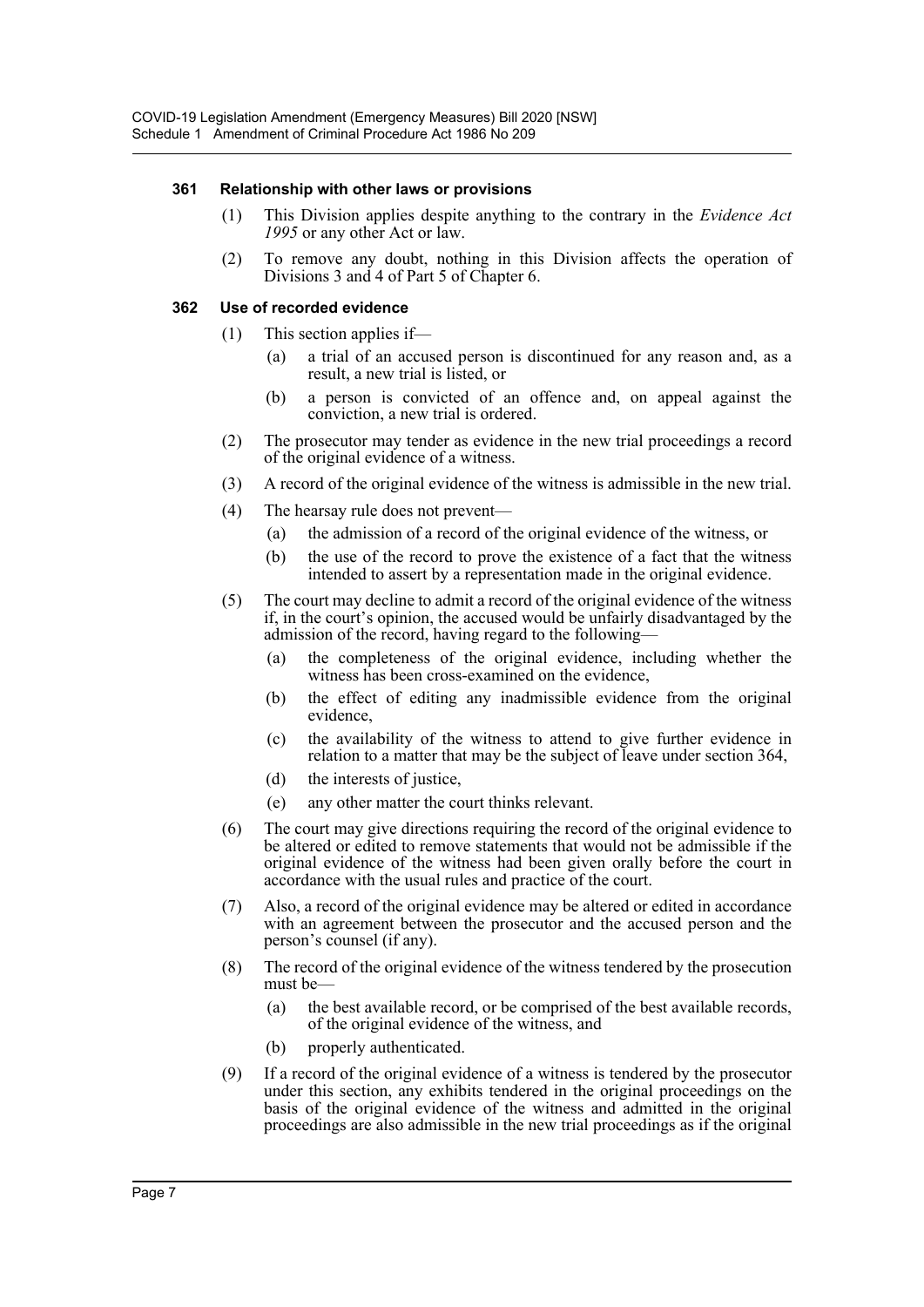evidence of the witness had been given orally before the court hearing the new trial proceedings in accordance with the usual rules and practice of the court.

(10) Subsection (9) does not prevent any other exhibits tendered in the original proceedings from being tendered and admitted in the new trial proceedings in accordance with the usual rules and practice of the court hearing the new trial proceedings.

#### **363 Access to recorded evidence**

- (1) An accused person and the person's Australian legal practitioner (if any) are not entitled to be given possession of the recording of evidence, or a copy of the recording, if the evidence was given by—
	- (a) a complainant in proceedings for a serious indictable offence that is an offence of violence, or
	- (b) a complainant in proceedings for a domestic violence offence within the meaning of section 11 of the *Crimes (Domestic and Personal Violence) Act 2007*, or
	- (c) a vulnerable person within the meaning of section 306M.

**Note.** Part 5 of Chapter 6 deals with access to recordings of evidence in sexual offence proceedings.

- (2) The accused person and the person's Australian legal practitioner (if any) are to be given reasonable access, from time to time, to the recording of evidence to enable the person or practitioner to listen to or view the recording.
- (3) If reasonable access to the record of original evidence cannot be given to an accused person's Australian legal practitioner because of subsections (1) and (2), the prosecuting authority must, as soon as practicable, give the legal practitioner reasonable access to the recording in the way the prosecuting authority considers appropriate.
- (4) For subsection (3), in deciding on the appropriate way in which access to the recording should be given the prosecuting authority must ensure that-
	- (a) there is no unauthorised reproduction or circulation of the recording, and
	- (b) the integrity of the recording is protected.
- (5) A person given access to a record of evidence under this Division must not, without the consent of the prosecuting authority—
	- (a) copy the recording, or
	- (b) give it to another person, or
	- (c) remove it from the custody of the prosecuting authority.
- (6) The regulations may provide for—
	- (a) the procedures to be followed in connection with the giving of access to a record of evidence under this section, and
	- (b) the way in which access is to be given to a record of evidence under this section, including the giving of access by other means.

#### **364 Further evidence**

(1) If a record of the original evidence of a witness is admitted in proceedings under this Division, the witness cannot give further evidence without the leave of the court.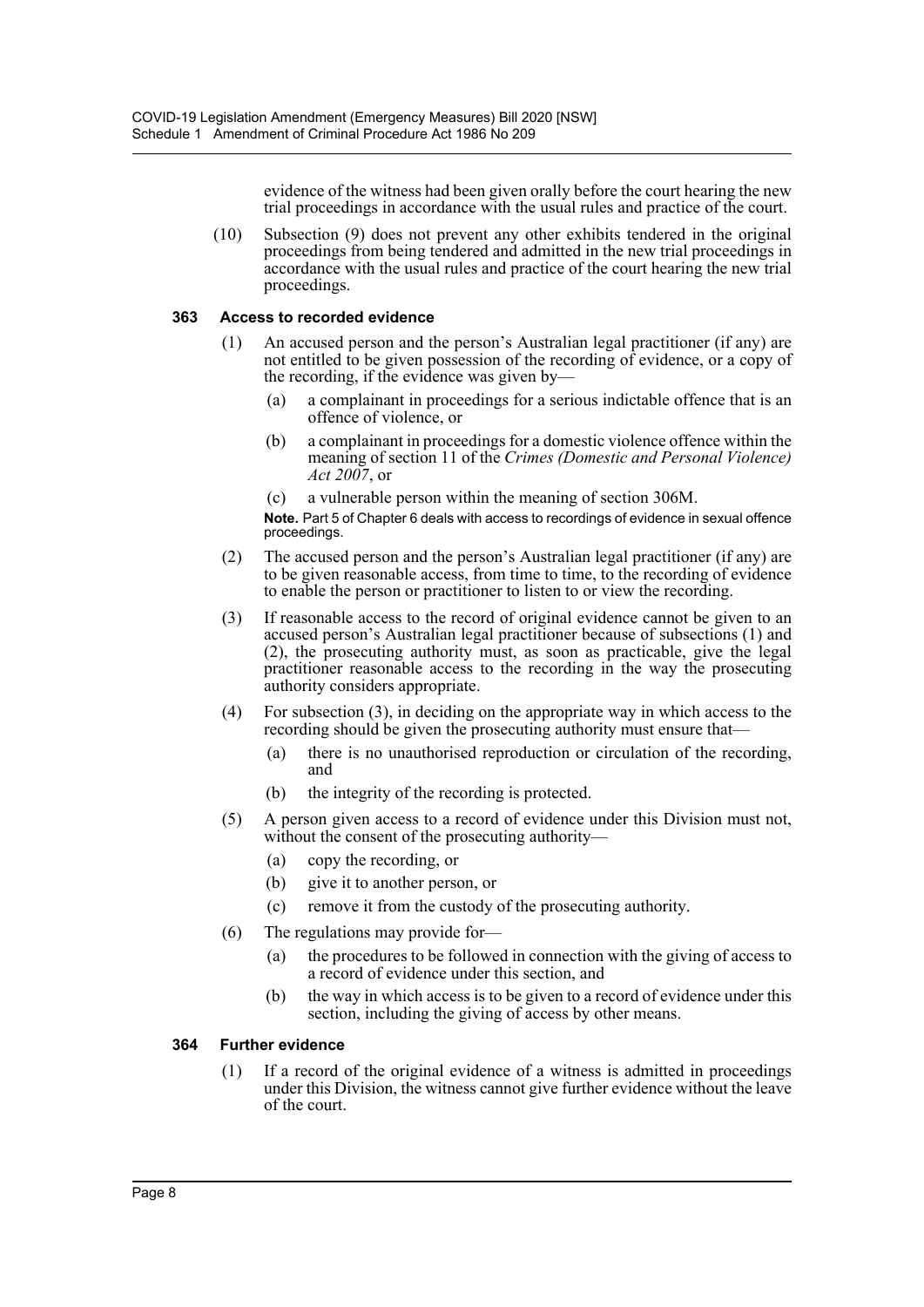- (2) An application for leave under subsection (1) may be made by any party to the proceedings.
- (3) The court must not give leave under subsection (1) unless it is satisfied—
	- (a) the witness or other party is seeking leave because of becoming aware of a matter which the party could not reasonably have been aware of at the time of the recording, or
	- (b) it is otherwise in the interests of justice to give leave.
- (4) The court is to ensure that the witness is questioned by a party to the proceedings only in relation to matters relevant to the matters mentioned in subsection (3).

#### **Division 4 Judge alone trials**

#### **365 Judge alone trials**

- (1) A court may, on its own motion, order that an accused person be tried by a Judge alone.
- (2) A court may make an order under subsection (1) only if—
	- (a) the accused person consents to be tried by a Judge alone or, for a joint trial, all the accused persons consent to be tried by a Judge alone, and
	- (b) if the prosecutor does not agree to the accused person being tried by a Judge alone, the court considers it is in the interests of justice for the accused person to be tried by a Judge alone, and
	- (c) the court is satisfied the accused person has sought and received advice from an Australian legal practitioner in relation to the effect of an order that the person be tried by a Judge alone.
- (3) This section applies despite any other provision of this Act, including sections 132 and 132A.

#### **Division 5 Regulation-making power for exceptional circumstances**

#### **366 Regulation-making power**

- (1) The regulations under any relevant Act may provide for the following matters for the purposes of responding to the public health emergency caused by the COVID-19 pandemic—
	- (a) altered arrangements for criminal proceedings, including pre-trial proceedings, provided for by an Act or another law,
	- (b) altered arrangements for apprehended violence order proceedings, including provisional and interim orders, provided for by an Act or another law,
	- (c) matters relating to bail and sentencing,
	- (d) matters relating to the administration of sentences provided for by an Act or other law.
- (2) The Minister may recommend to the Governor that regulations be made under this section only if—
	- (a) Parliament is not currently sitting and is not likely to sit within 2 weeks after the day the regulations are made, and
	- (b) in the Minister's opinion—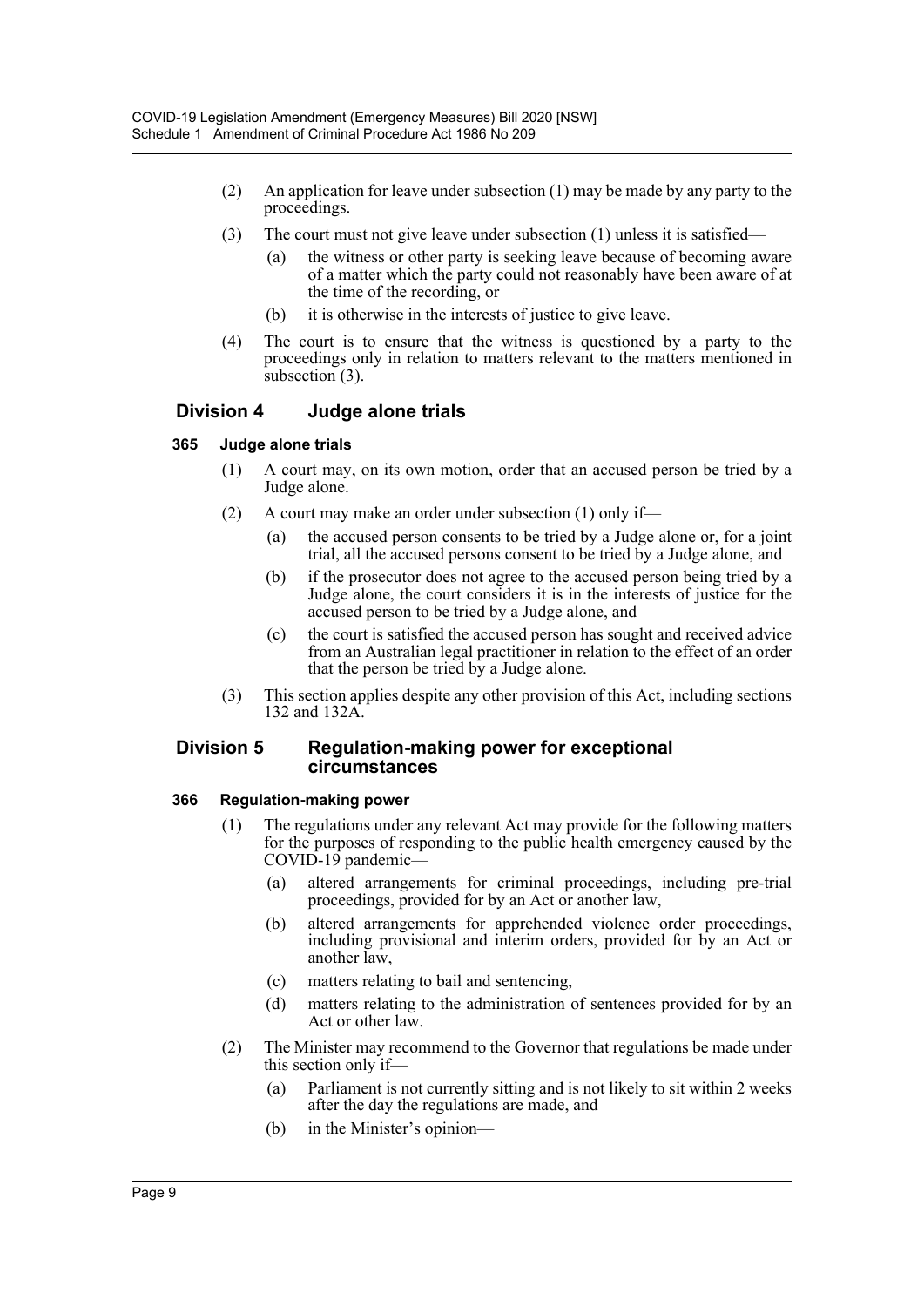- (i) the arrangements made by the provisions of the regulations are in accordance with advice issued by the Minister for Health and Medical Research or the Chief Health Officer, and
- (ii) the regulations are reasonable to protect the health, safety and welfare of persons in relation to the administration of justice, and
- (c) for a matter mentioned in subsection  $(1)(a)$ ,  $(b)$  or  $(c)$ , the following persons have consented to the recommendation being made—
	- (i) the Chief Justice,
	- (ii) if the regulations are relevant to a particular jurisdiction—the head of the particular jurisdiction.
- (3) Regulations made under this section—
	- (a) are not limited by the regulation-making power in a relevant Act, and
	- (b) may override the provisions of any Act or other law.
- (4) To remove any doubt, subsection (3) does not apply to allow regulations to be made under this section that amend or override this Division.
- (5) Regulations made under this section expire on—
	- (a) the day that is 6 months after the day on which the regulation commences, or
	- (b) the earlier day decided by Parliament by resolution of either House of Parliament.
- (6) In this section—

*relevant Act* means any of the following—

- (a) this Act,
- (b) the *Crimes (Administration of Sentences) Act 1999*,
- (c) the *Crimes (Domestic and Personal Violence) Act 2007*,
- (d) the *Bail Act 2013*,
- (e) the *Crimes (Sentencing Procedure) Act 1999*,
- (f) the *Children (Detention Centres) Act 1987*,
- (g) the *Young Offenders Act 1997*,
- (h) the *Evidence (Audio and Audio Visual Links) Act 1998*,
- (i) another Act administered by the Attorney General.

#### **Division 6 Repeal**

#### **367 Repeal of Part**

This Part is repealed—

- (a) on the day that is 6 months after its commencement, or
- (b) on a later day, not more than 12 months after its commencement, prescribed by the regulations.

#### **[2] Schedule 2 Savings, transitional and other provisions**

Insert after Part 37—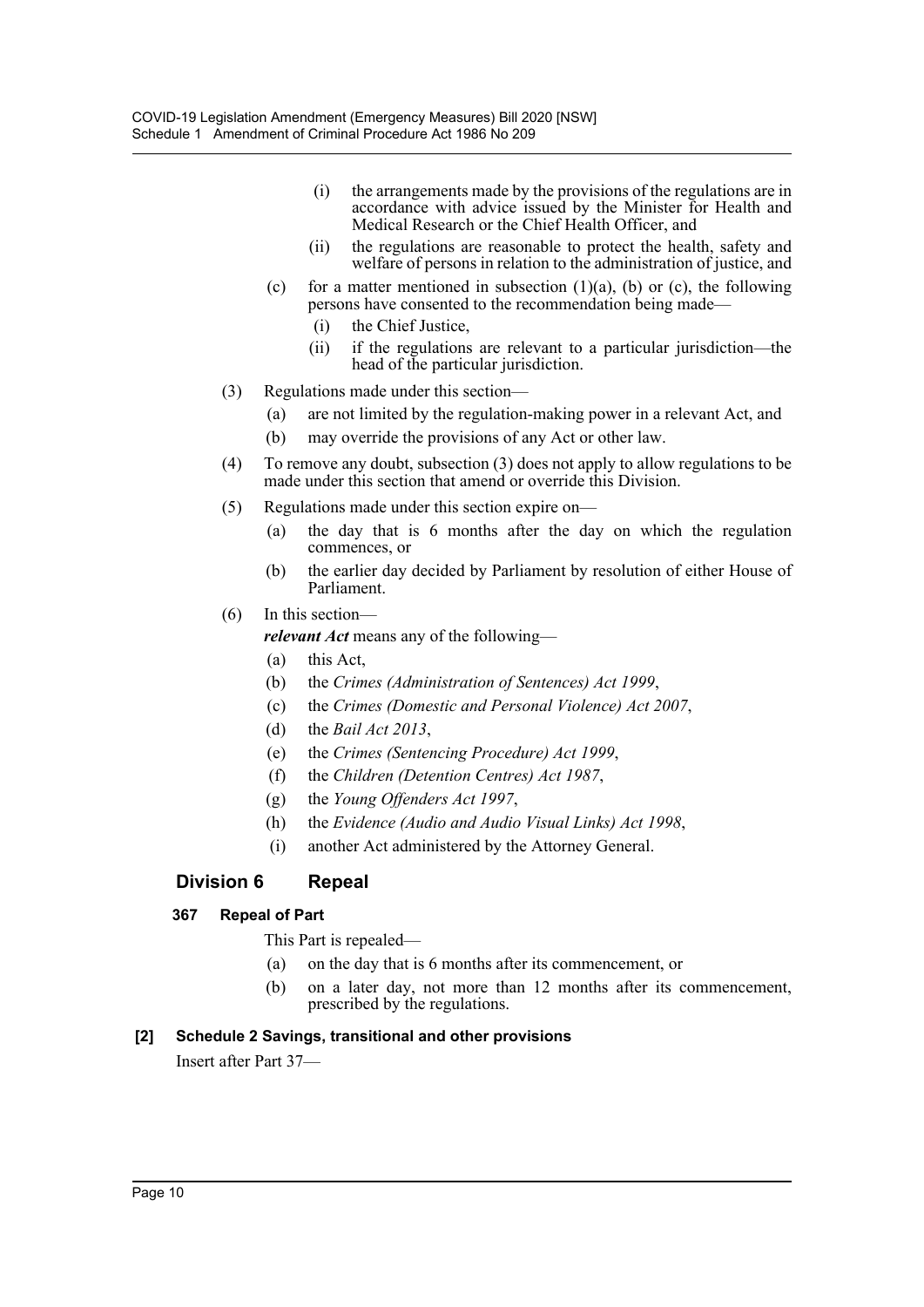## **Part 38 Provisions consequent on enactment of COVID-19 Legislation Amendment (Emergency Measures) Act 2020**

#### **111 Use of pre-recorded evidence in particular circumstances**

- (1) If, before the commencement of this clause, relevant evidence was given and recorded at a hearing in the absence of the jury (if any), the evidence is taken to have been given at a pre-recorded evidence hearing under Division 2 of Part 5 of Chapter 7.
- (2) Evidence given at a pre-recorded evidence hearing under Division 2 of Part 5 of Chapter 7 may be heard or viewed, in accordance with that Division, at a hearing that takes place after the Division is repealed as if it were still in force.
- (3) In this clause—

*relevant evidence* means evidence of a relevant witness in a trial proceeding that, if given after the commencement of this clause, would be evidence given at a pre-recorded evidence hearing under Division 2 of Part 5 of Chapter 7.

#### **112 Use of original evidence in particular circumstances**

- (1) The original evidence of a witness recorded in a proceeding before the commencement of this clause is, for the purposes of Division 3 of Part 5 of Chapter 7, to be treated in the same way as the original evidence of a witness recorded after the commencement.
- (2) The original evidence of a witness may be heard or viewed, in accordance with Division 3 of Part 5 of Chapter 7, at a hearing that takes place after the Division is repealed as if it were still in force.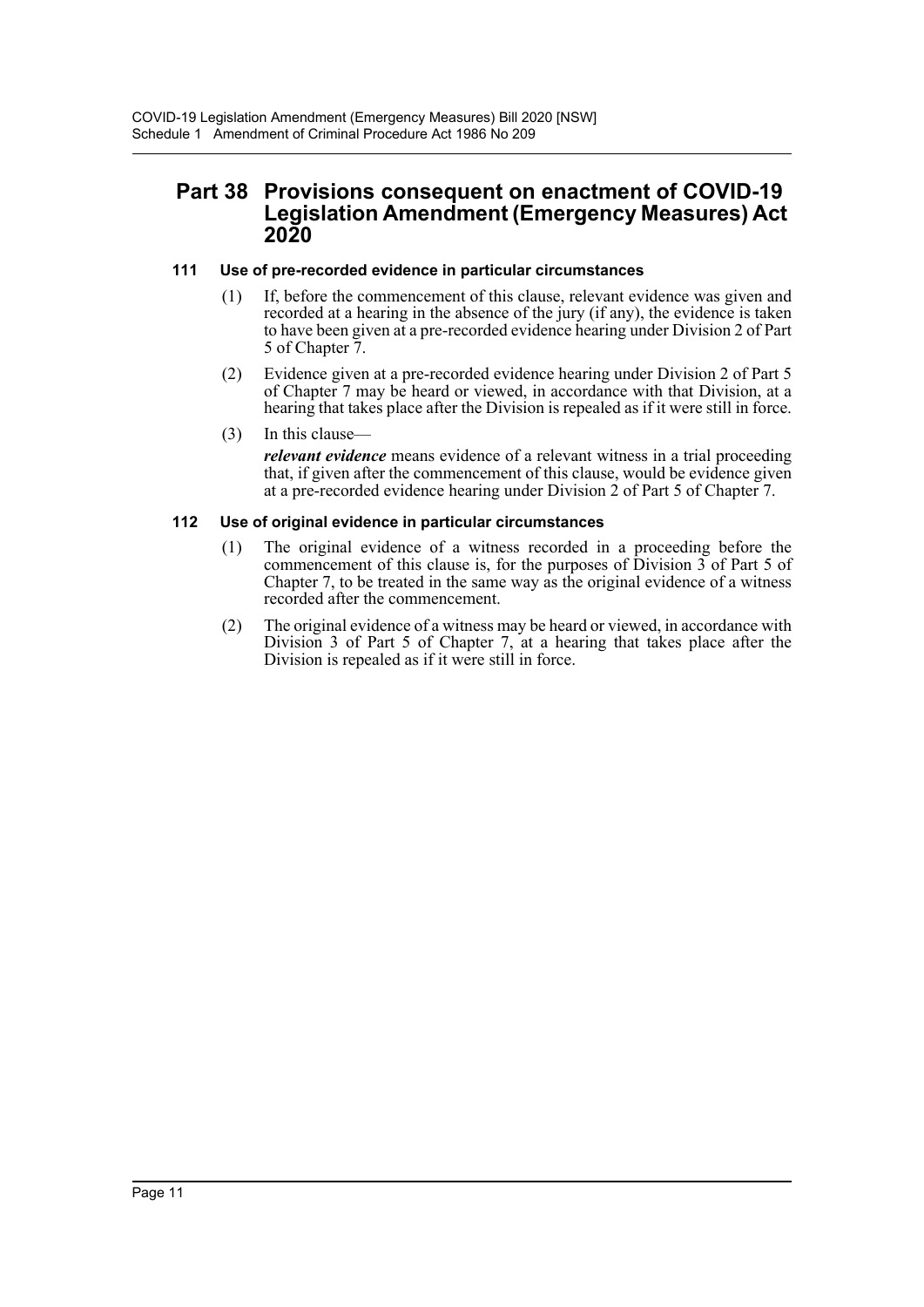## <span id="page-11-0"></span>**Schedule 2 Amendment of other Acts**

## **2.1 Child Protection (Working with Children) Act 2012 No 51**

#### **Section 54**

Insert after section 53—

#### **54 Duration of clearances—response to COVID-19 pandemic**

- (1) Despite section 22(1), the period for which a working with children check clearance is in force may be extended at the discretion of the Children's Guardian.
- (2) This section is repealed—
	- (a) on the day that is 6 months after its commencement, or
	- (b) on a day, not more than 12 months after its commencement, prescribed by the regulations.
- (3) An extension granted under this section is not affected by the repeal of the section.

## **2.2 Children (Detention Centres) Act 1987 No 57**

#### **Section 110**

Insert after section 109—

#### **110 Visits to detention centres during COVID-19 pandemic**

- (1) During the prescribed period, the Secretary may prohibit or otherwise restrict any person, or any class of persons, from entering or visiting, or visiting a particular person within, a detention centre.
- (2) The Secretary may take action under this section—
	- (a) only if satisfied it is reasonably necessary to protect the health of a detainee, any other person or the public from the public health risk posed by the COVID-19 pandemic, and
	- (b) despite any other provision of this Act or the regulations or any other Act or law.
- (3) This section does not extend to a visit to a detention centre by the Ombudsman or the Inspector of Custodial Services.
- (4) To avoid doubt, this section does not affect any communication between detainees and other persons by post, telephone, email, audio visual link or other means as provided for under this Act.
- (5) In this section
	- *prescribed period* means the period—
	- (a) starting on the commencement of this section, and
	- (b) ending on—
		- (i) the day that is 6 months after the commencement, or
		- (ii) the later day, not more than 12 months after the commencement, prescribed by the regulations.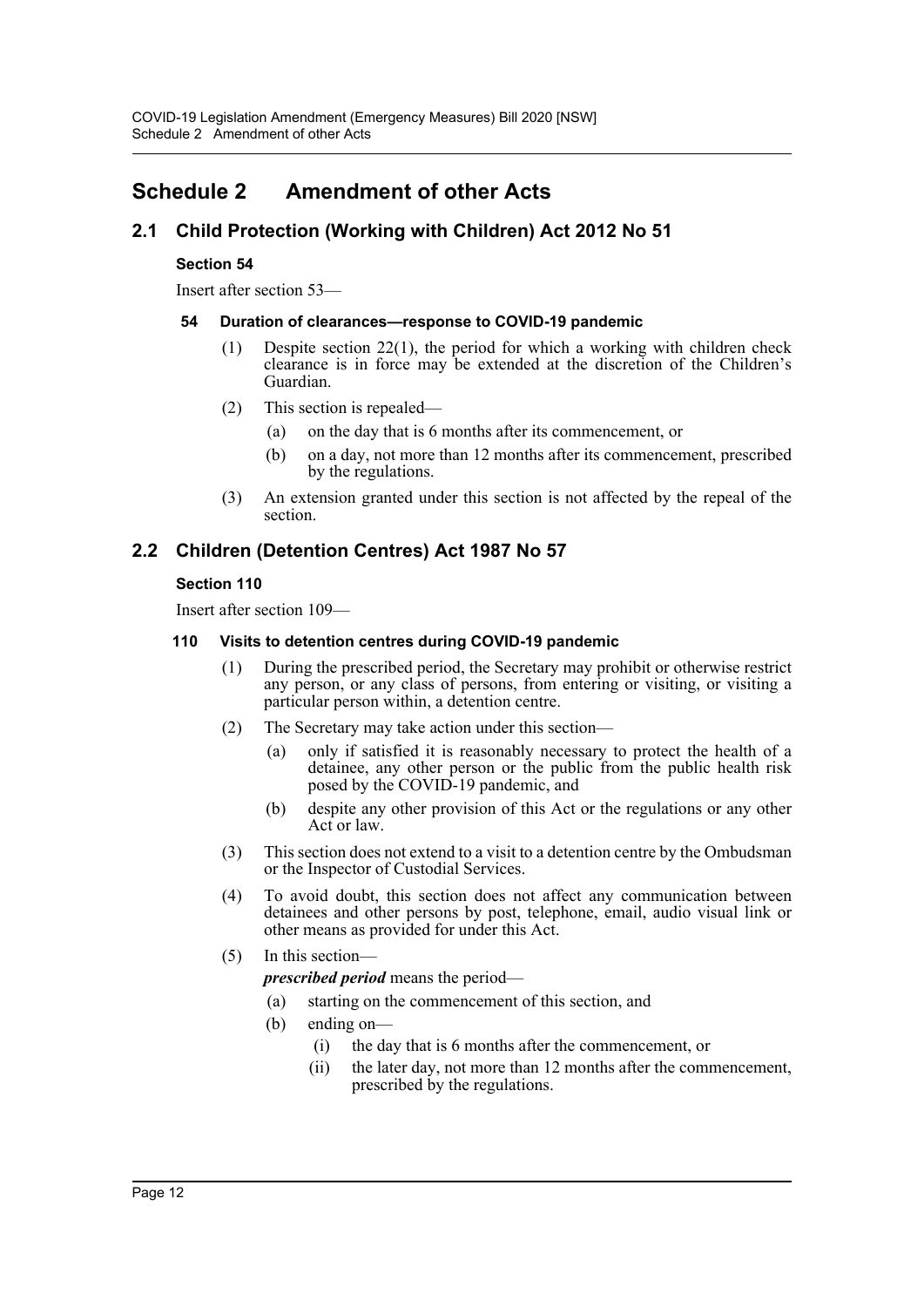## **2.3 Civil and Administrative Tribunal Act 2013 No 2**

**Schedule 1 Savings, transitional and other provisions**

Insert after Part 4—

## **Part 5 Provisions for COVID-19 pandemic**

#### **Division 1** Interpretation

#### **22 Definitions**

In this Part—

*appeal* against a decision of the Tribunal includes an application made to a court for a judicial review or any other review of the decision.

*guardianship function* means a substantive Division function within the meaning of Schedule 6.

*modification* includes addition, exception, omission or substitution.

*prescribed period* means the period—

- (a) starting on the commencement of this Part, and
- (b) ending on—
	- (i) the day that is 6 months after the commencement, or
	- (ii) the later day, not more than 12 months after the commencement, prescribed by the regulations.

*public health function* means a substantive Division function within the meaning of Schedule 3 exercised for the purposes of the *Public Health Act 2010*.

#### **Division 2 Exercise of guardianship functions**

#### **23 Constitution of Tribunal for certain guardianship functions**

- (1) This clause applies to the exercise of a guardianship function if Schedule 6 would otherwise require the function to be exercised by the Tribunal constituted by 3 members.
- (2) During the prescribed period, the Tribunal may, when exercising a guardianship function to which this clause applies, be constituted by 2 members assigned to the Guardianship Division of the Tribunal instead of 3 members.
- (3) Each of the 2 members must—
	- (a) be an Australian lawyer or have a qualification referred to in clause 4(1)(b) or (c) of Schedule 6, and
	- (b) not have the same qualification (including that of an Australian lawyer) as the other member.
- (4) The following provisions apply to a decision made by the Tribunal constituted in accordance with this clause if it is a decision the Tribunal is subsequently required to review under the *Guardianship Act 1987*—
	- (a) the decision must be reviewed in accordance with the requirements of that Act,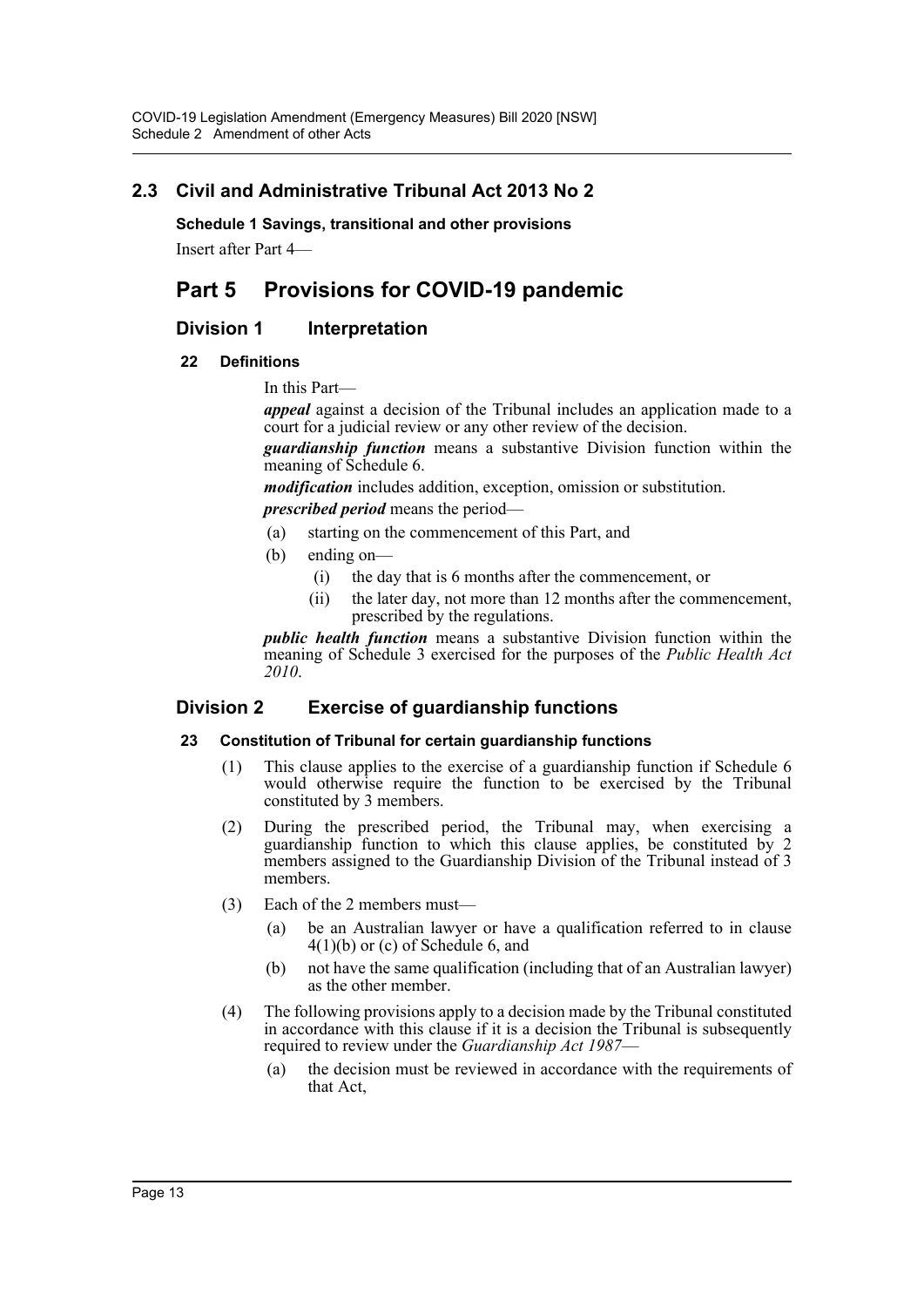- (b) if clause 4(2) of Schedule 6 would otherwise apply to the constitution of the Tribunal—the Tribunal is to be constituted as provided by clause 4(1) of that Schedule rather than clause 4(2).
- (5) If the Tribunal constituted in accordance with this clause makes a financial management order under Division 1 of Part 3A of the *Guardianship Act 1987*, the order is to be reviewed by the *Tribunal* constituted as provided by clause 4(1) of Schedule 6 within 12 months of the making of the order.
- (6) Division 2 of Part 3A of the *Guardianship Act 1987* applies to a review of a financial management order for the purposes of subclause (5) as if the Tribunal had made an order for the financial management order to be reviewed within 12 months.
- (7) Subclauses (4)–(6) apply regardless of whether or not the prescribed period has ended.
- (8) This clause does not prevent the Tribunal being constituted by 3 members in accordance with Schedule 6.

#### **24 Giving of reasons**

- (1) The following provisions do not apply during the prescribed period in respect of a decision of the Tribunal made in exercise of a guardianship function (a *guardianship decision*)—
	- (a) section 62,
	- (b) clause 11 of Schedule 6.
- (2) During the prescribed period, the following provisions apply to the Tribunal in respect of any guardianship decision it makes—
	- (a) the Tribunal must—
		- (i) provide an oral statement of reasons at the time the decision is made or within 30 days after the decision is made, and
		- (ii) record the oral statement of reasons,
	- (b) the Tribunal may provide a written statement of reasons instead of an oral statement of reasons if it does so within 30 days after the decision is made,
	- (c) paragraphs (a) and (b) do not prevent the Tribunal from providing a later written statement of reasons for a decision in respect of which it has already provided an oral statement of reasons even if it is after 30 days of the decision,
	- (d) the statement of reasons is to be provided to each party as follows—
		- (i) if the statement is given orally—by providing a copy of the recording of the statement,
		- (ii) if the statement is in writing—by providing a copy of the written statement.

## **Division 3 Exercise of public health functions**

#### **25 Constitution of Tribunal for certain public health functions**

- (1) This clause applies to the exercise of a public health function if Schedule 3 would otherwise require the function to be exercised by the Tribunal constituted by 3 members.
- (2) During the prescribed period, the Tribunal may, when exercising a public health function to which this clause applies, be constituted by 2 members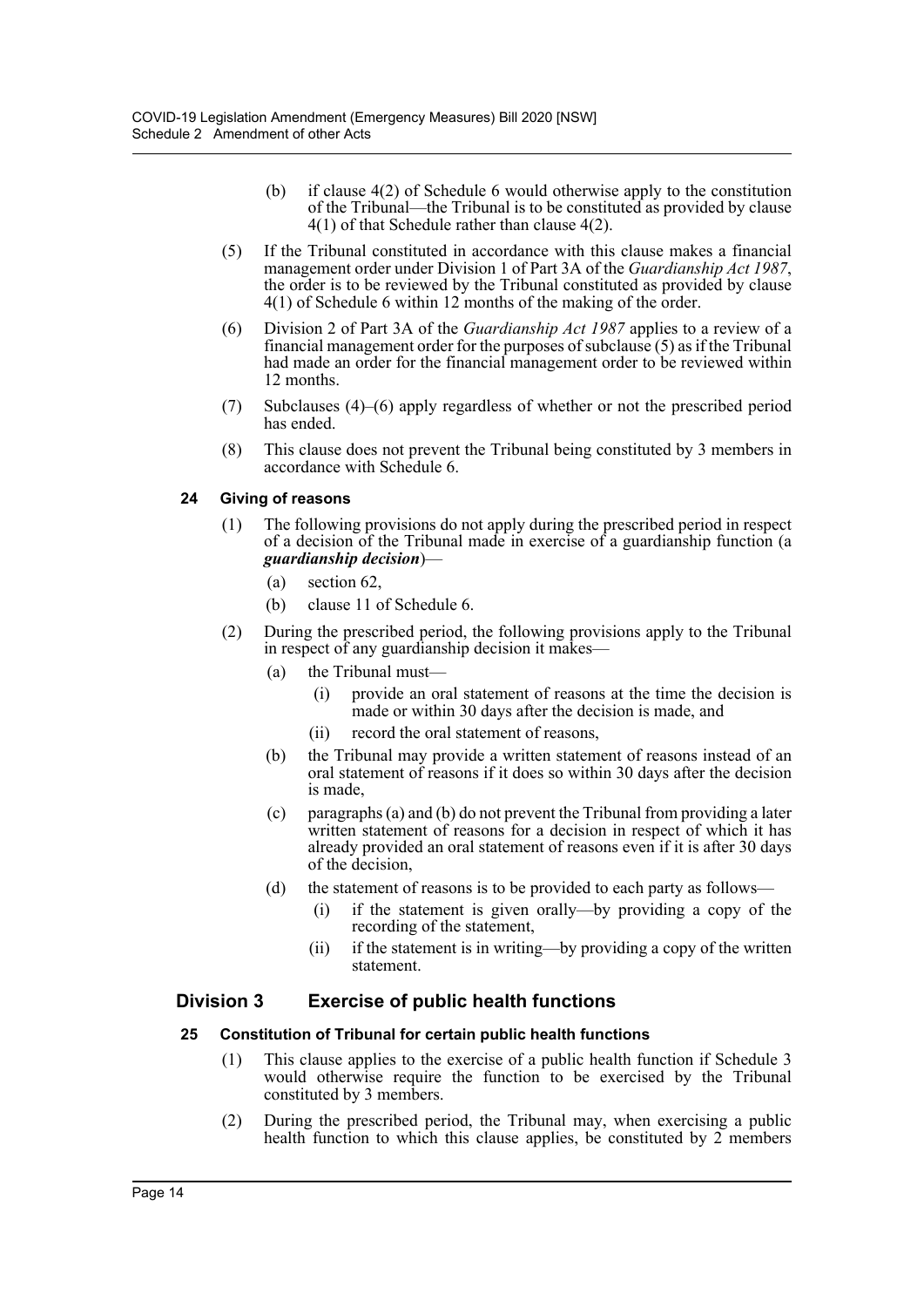assigned to the Administrative and Equal Opportunity Division of the Tribunal instead of 3 members.

- (3) For this purpose, the Tribunal is to be constituted by—
	- (a) a member assigned to the Division who is a registered medical practitioner with experience in public health matters, and
	- (b) a member assigned to the Division who is an Australian lawyer.
- (4) This clause does not prevent the Tribunal being constituted by 3 members in accordance with Schedule 3.

## **Division 4 Modification of certain other requirements**

#### **26 Regulations may modify certain provisions**

The regulations may make provision for or with respect to the modification of any of the following during the prescribed period—

- (a) the periods of time within which anything may or must be done in connection with the Tribunal for the purposes of this Act, enabling legislation or any other legislation, including (without limitation) in respect of—
	- (i) applications for decisions by the Tribunal, or
	- (ii) appeals against, or reviews of, decisions of the Tribunal (whether made to the Tribunal or a court),
- (b) the practice and procedure of the Tribunal for the purposes of this Act, enabling legislation or any other legislation.

#### **27 Time to provide written statement of reasons extended**

If, during the prescribed period, the Tribunal is requested to provide a written statement of reasons under section 62, the Tribunal is to provide the statement within 90 days (or any other period of time prescribed by the regulations) after the request is made instead of within 28 days.

#### **28 Extension of time periods by Tribunal and courts**

- (1) During the prescribed period, the Tribunal may, of its own motion or on application, extend the period of time for the doing of anything in connection with the Tribunal (including for an application for a decision by the Tribunal or an internal appeal) for which legislation specifies a period of time within which it is to be done.
- (2) During the prescribed period, a court to which an appeal against a decision of the Tribunal can be made may, of its own motion or on application, extend the period of time for making the appeal (or making an application for leave to appeal) for which legislation specifies a period of time within which it is to be done.
- (3) The Tribunal or a court may extend a period of time under this clause only if it considers that it is necessary or just to do so because of the COVID-19 pandemic.
- (4) A period of time may be extended under this clause even though the relevant period of time has expired.
- (5) This clause does not limit any power that the Tribunal or a court has apart from this clause to extend a period of time.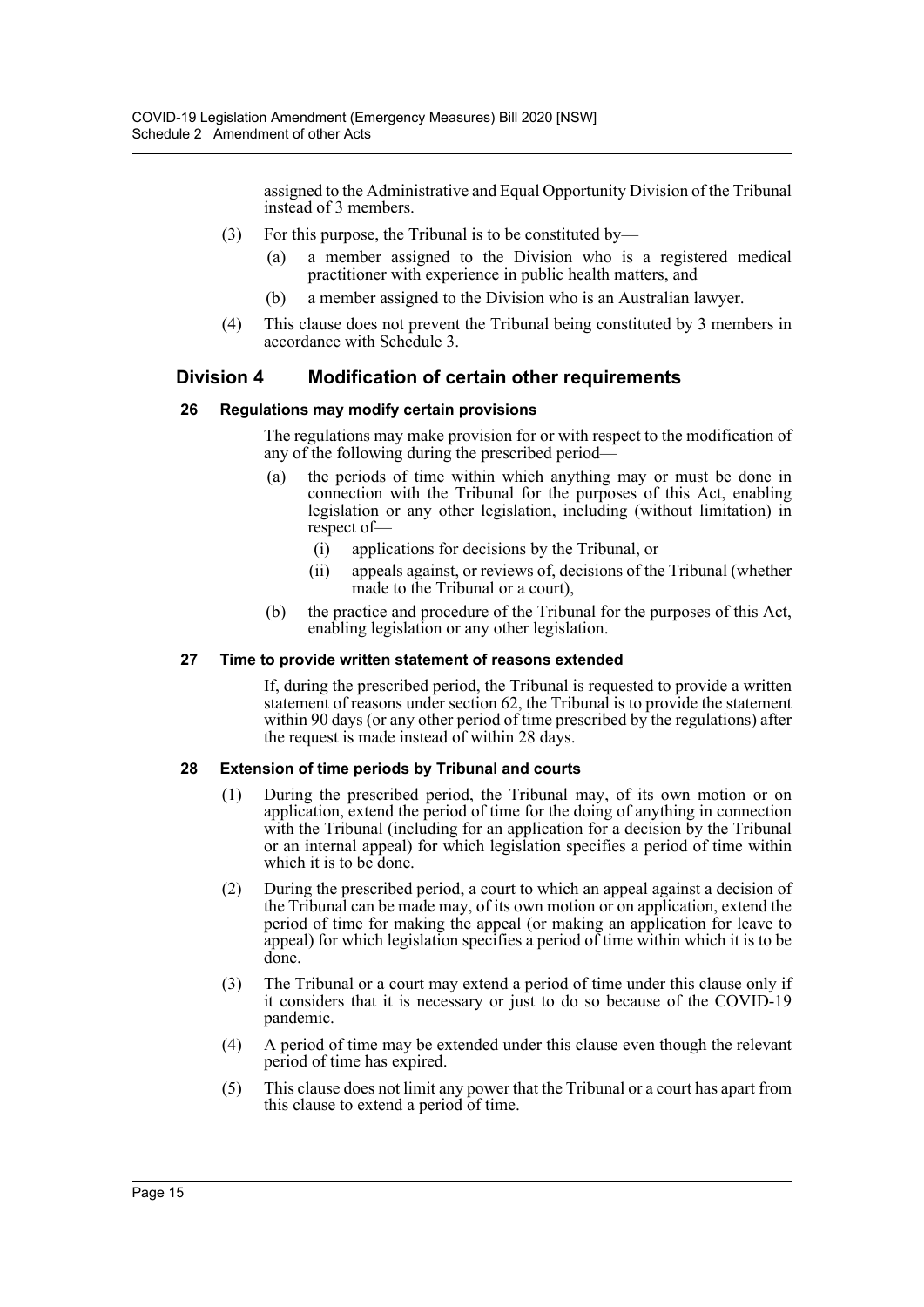#### **29 Application to periods of time under Division**

To avoid doubt, a reference in this Division to a period of time specified by legislation within which something is to be done includes a period of time specified by or under this Part.

#### **Division 5 General**

#### **30 When Minister may recommend making of regulation**

The Minister is not to recommend the making of a regulation for the purposes of a provision of this Part unless the Minister certifies that the Minister—

- (a) is satisfied that the provisions of the regulation are necessary for the purpose of countering the impact of the COVID-19 pandemic and ensuring decisions by the Tribunal can continue to be made in a timely way, and
- (b) has consulted the President about whether the provisions are necessary for the purpose referred to in paragraph (a).

#### **31 Continued legal effect after prescribed period of things done during period**

Anything done, or omitted to be done, during the prescribed period pursuant to a provision of this Part (or of a regulation made for the purposes of this Part) remains as legally effective after the prescribed period as it was during that period.

#### **32 Relationship of Part with this Act and other legislation**

- (1) This Part applies despite anything to the contrary in this Act, the regulations, the Tribunal rules, enabling legislation or any other legislation.
- (2) To avoid doubt, subclause (1) applies despite anything in a Division Schedule for a Division of the Tribunal.

## **2.4 Constitution Act 1902 No 32**

#### **Schedule 8**

Insert after the Seventh Schedule—

## **Schedule 8 Special provisions for COVID-19 pandemic**

#### **1 Definitions**

In this Schedule—

*prescribed period* means the period—

- (a) starting on the commencement of this Schedule, and
- (b) ending on—
	- (i) the day that is 6 months after the commencement, or
	- (ii) the later day, not more than 12 months after the commencement, prescribed by the regulations.

#### **2 Assent to Bills**

For the purposes of section 8A, the regulations may prescribe the ways and forms in which-

(a) a Bill may be presented to the Governor for Her Majesty's assent, and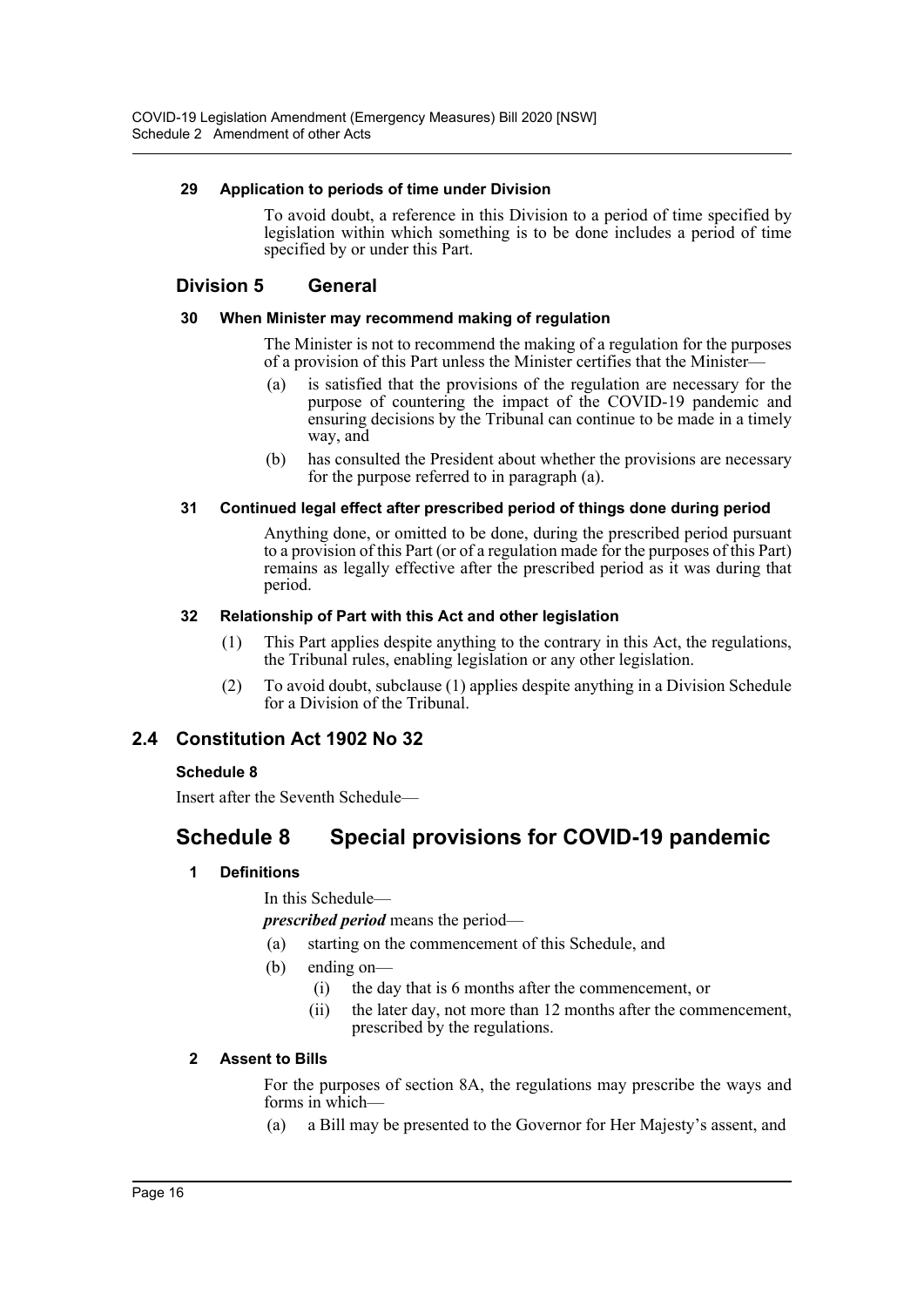(b) a Bill may be assented to by the Governor in the name and on behalf of Her Majesty.

#### **3 Meetings of Executive Council**

For the purposes of section 35D, the regulations may prescribe the ways and forms in which meetings of the Executive Council are to be held during the prescribed period, including the ways and forms in which the Governor may preside at meetings.

#### **4 Regulations**

The Governor may make regulations, not inconsistent with this Schedule, for or with respect to any matter that by this Schedule is required or permitted to be prescribed or that is necessary or convenient to be prescribed for carrying out or giving effect to this Schedule.

#### **5 Repeal of Schedule**

This Schedule and any regulations made under this Schedule are repealed 12 months after the commencement of this Schedule.

## **2.5 Crimes (Administration of Sentences) Act 1999 No 93**

#### **Part 15**

Insert after section 273—

## **Part 15 Special provisions for COVID-19 pandemic**

#### **274 Definitions**

In this Part—

*correctional premises* means any of the following—

- (a) a correctional complex,
- (b) a correctional centre,
- (c) a residential facility,
- (d) a transitional centre.

*prescribed period* means the period—

- (a) starting on the commencement of this Part, and
- (b) ending on—
	- (i) the day that is 6 months after the commencement, or
	- (ii) the later day, not more than 12 months after the commencement, prescribed by the regulations.

#### **275 Visits to correctional premises during COVID-19 pandemic**

- (1) During the prescribed period, the Commissioner may prohibit or otherwise restrict any person, or any class of persons, from entering or visiting, or visiting a particular person within, correctional premises.
- (2) The Commissioner may take action under this section—
	- (a) only if satisfied that it is reasonably necessary to protect the health of an inmate, any other person or the public from the public health risk posed by the COVID-19 pandemic, and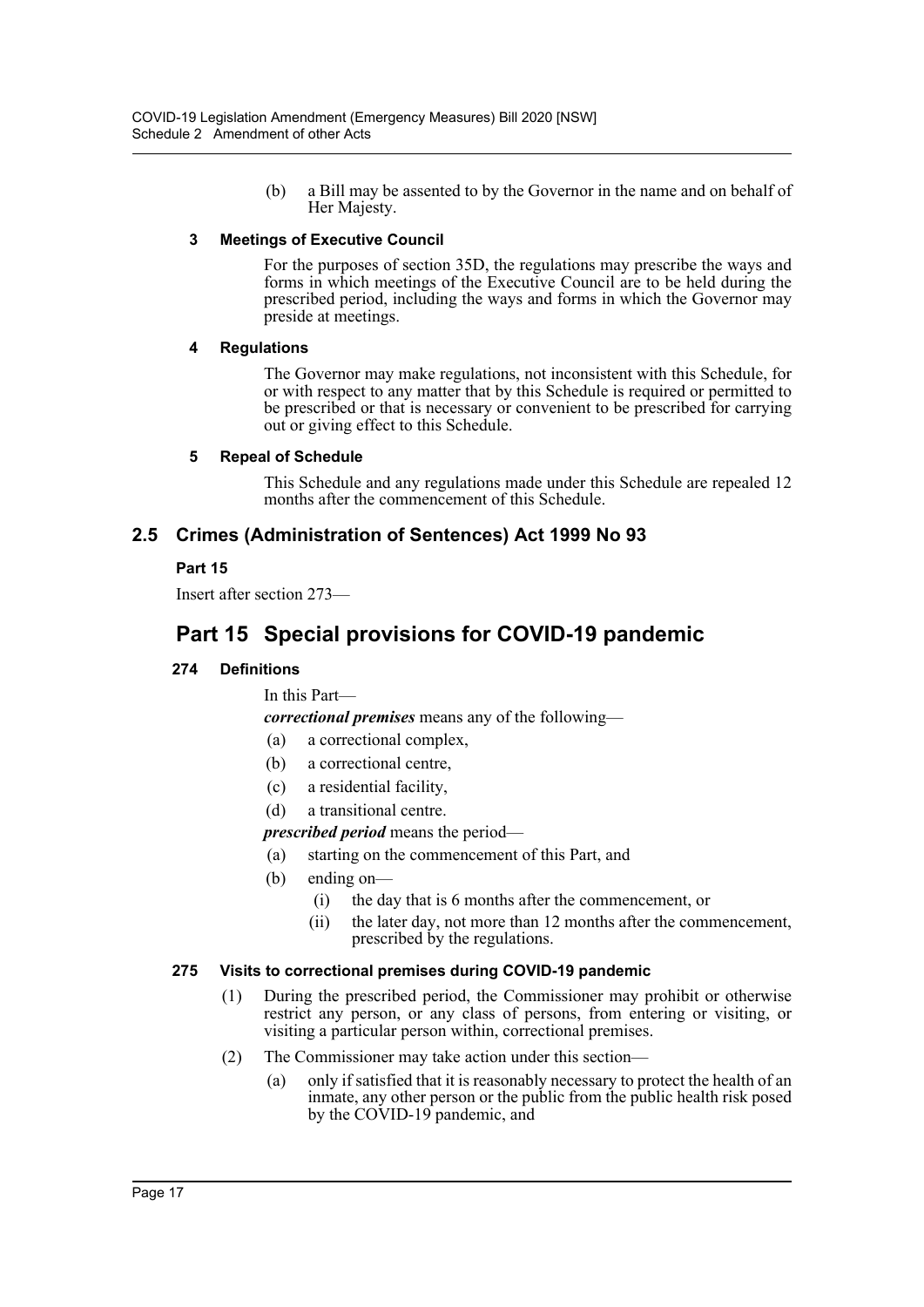- (b) despite any other provision of this Act or the regulations or any other Act or law.
- (3) This section does not extend to a visit to correctional premises by the Ombudsman or the Inspector of Custodial Services.
- (4) To avoid doubt, this section does not affect any communication between inmates and other persons by post, telephone, email, audio visual link or other means as provided for under this Act.

#### **276 Commissioner may grant parole during COVID-19 pandemic**

- (1) Despite any other provision of this Act or the regulations or any other Act or law, the Commissioner may, during the prescribed period, make an order (a *Commissioner's order*) releasing an inmate on parole if—
	- (a) the inmate belongs to a class of inmates prescribed by the regulations, and
	- (b) the Commissioner is satisfied that releasing the inmate on parole is reasonably necessary because of the risk to public health or to the good order and security of correctional premises arising from the COVID-19 pandemic.
- (2) A class of inmates may be prescribed according to any of the following—
	- (a) the offence committed by an inmate,
	- (b) the period remaining before the expiry of an inmate's sentence or non-parole period,
	- (c) an inmate's age,
	- (d) an inmate's health or vulnerability,
	- (e) any other matter.
- (3) However, the Commissioner may not make a Commissioner's order in respect of any of the following inmates—
	- (a) an inmate serving a sentence of imprisonment for any of the following offences—
		- (i) murder,
		- (ii) a serious sex offence or an offence of a sexual nature (within the meaning of the *Crimes (High Risk Offenders) Act 2006*),
		- (iii) a terrorism offence (within the meaning of Division 3A of Part 6 of this Act),
	- (b) an inmate serving a sentence of imprisonment for life,
	- (c) a serious offender,
	- (d) an inmate kept in custody in relation to an offence against a law of the Commonwealth,
	- (e) a Commonwealth post sentence terrorism inmate,
	- (f) a NSW post sentence inmate.
- (4) Before making a Commissioner's order in respect of an inmate, the Commissioner must consider the following—
	- (a) the risks to community safety of releasing the inmate,
	- (b) the impact of the release of the inmate on any victim whose name is recorded in the Victims Register in relation to the inmate,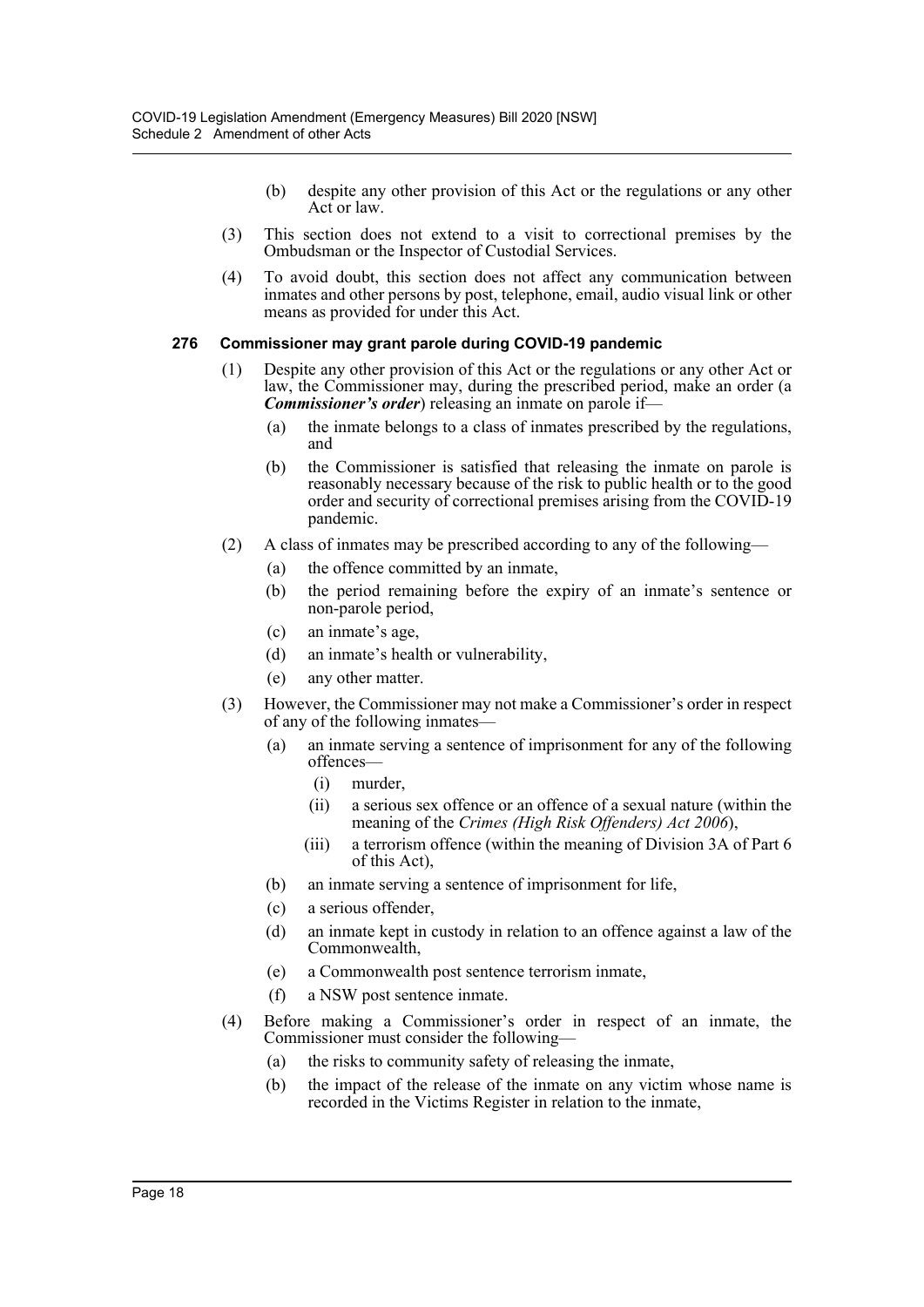- (c) in the case of an inmate who has previously been convicted of a domestic violence offence (within the meaning of the *Crimes (Domestic and Personal Violence) Act 2007*)—the protection of the victim of the domestic violence offence and any person with whom the inmate is likely to reside if released,
- (d) the availability of suitable accommodation for the inmate if released,
- (e) any other matter the Commissioner considers relevant.
- (5) A Commissioner's order is subject to the standard conditions imposed by this Act or the regulations.
- (6) During the prescribed period, the Commissioner may—
	- (a) impose, vary or revoke an additional condition on a Commissioner's order in the same way as the Parole Authority may under section 128 in respect of a parole order made under Part 6, and
	- (b) revoke the parole of an inmate under this section for any reason.
- (7) Subject to any necessary modifications and any modifications provided for by this section or the regulations—
	- (a) this Act applies, during the prescribed period, to and in respect of an inmate released on parole under a Commissioner's order in the same way as it applies to an offender released on parole under Part 6, and
	- (b) the Parole Authority, during the prescribed period, is to deal with an inmate released on parole under a Commissioner's order in the same way as it deals with an offender released on parole under Part 6.
- (8) Divisions 4 and 5 of Part 7 do not apply in relation to a revocation of an inmate's parole by the Commissioner under this section.
- (9) To avoid doubt, the Parole Authority may issue a warrant under section 181 in respect of an inmate whose parole is revoked by the Commissioner under this section or by the Parole Authority under this Act.
- (10) The regulations may make further provision for and with respect to—
	- (a) the functions of the Commissioner under this section and the application of this Act in respect of an inmate released on parole under a Commissioner's order during the prescribed period, and
	- (b) the application of this section and this Act to an inmate released on parole under a Commissioner's order who remains on parole at the end of the prescribed period.
- (11) Nothing in this section requires the Commissioner to consider making a Commissioner's order in respect of an inmate who belongs to a class of inmates prescribed by the regulations.

## **2.6 Crimes (Domestic and Personal Violence) Act 2007 No 80**

#### **Section 29 Provisional order taken to be application for court order**

Insert after section 29(3)—

- (4) During the prescribed period, the reference to 28 days in subsection (3)(b) is taken to be a reference to 6 months.
- (5) In this section—

*prescribed period* means the period—

(a) starting on the commencement of subsection (4), and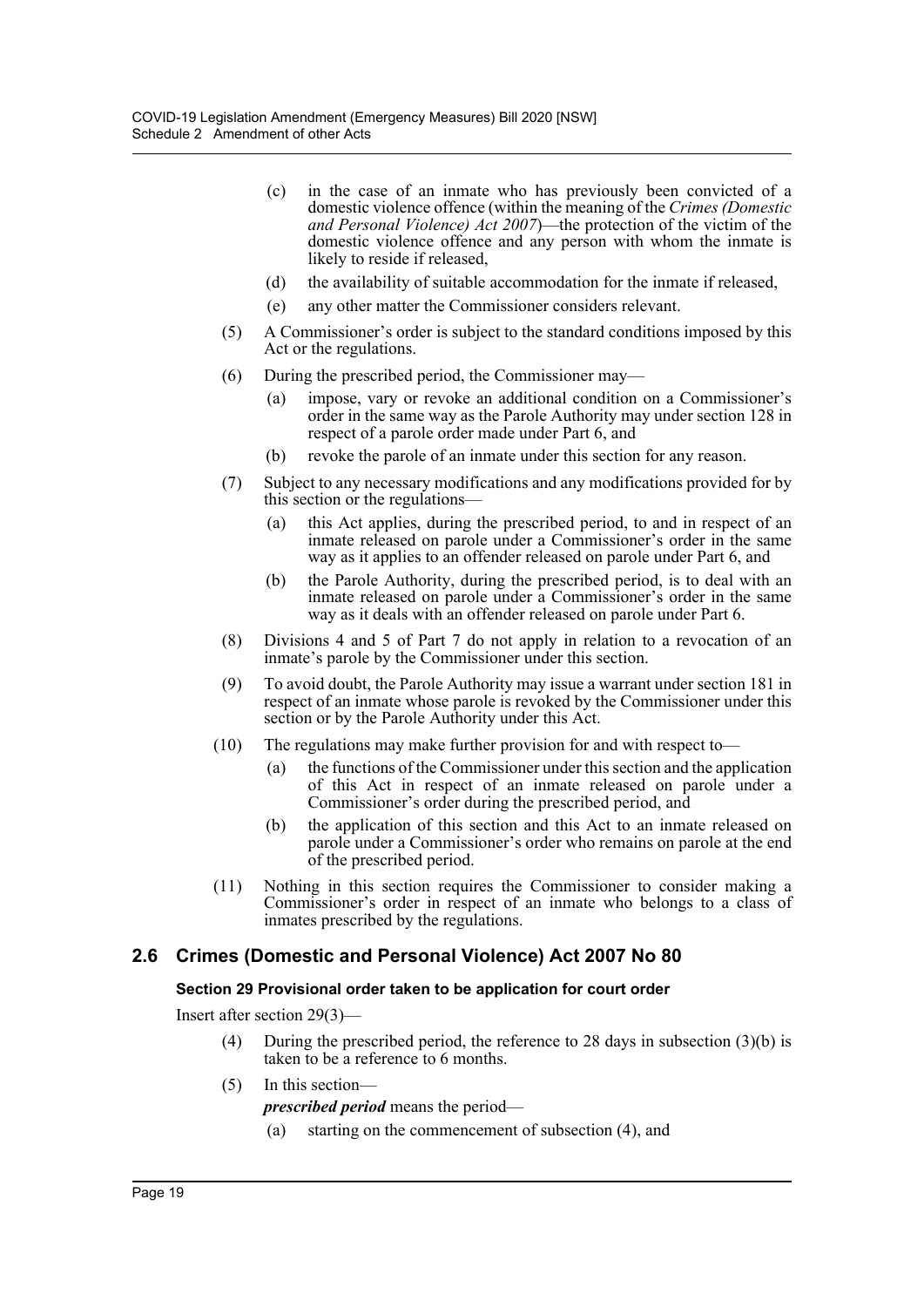- (b) ending on—
	- (i) the day that is 6 months after the commencement, or
	- (ii) the later day, not more than 12 months after the commencement, prescribed by the regulations.

## **2.7 Electronic Transactions Act 2000 No 8**

#### **Part 4**

Insert after section 16—

## **Part 4 Special provisions for COVID-19 pandemic**

#### **17 Regulation-making power**

- (1) The regulations under any relevant Act may provide for the following matters for the purposes of responding to the public health emergency caused by the COVID-19 pandemic—
	- (a) altered arrangements for the signature of documents provided for by an Act or another law,
	- (b) altered arrangements for witnessing signatures, including requirements for certification of certain matters by witnesses and verification of identity, provided for by an Act or another law,
	- (c) altered arrangements for the attestation of documents.
- (2) The Minister may recommend to the Governor that regulations be made under this section only if—
	- (a) Parliament is not currently sitting and is not likely to sit within 2 weeks after the day the regulations are made, and
	- (b) in the Minister's opinion—
		- (i) the arrangements made by the provisions of the regulations are in accordance with advice issued by the Minister for Health and Medical Research or the Chief Health Officer, and
		- (ii) the regulations are reasonable to protect the health, safety and welfare of persons, and
	- (c) for regulations being made under a relevant Act administered by another Minister, with the concurrence of the other Minister.
- (3) Regulations made under this section—
	- (a) are not limited by the regulation-making power in a relevant Act, and
	- (b) may override the provisions of any Act or other law.
- (4) Regulations made under this section expire on—
	- (a) the day that is 6 months after the day on which the regulation commences, or
	- (b) the earlier day decided by Parliament by resolution of either House of Parliament.
- (5) In this section *relevant Act* means any of the following—
	- (a) this Act,
	- (b) the *Oaths Act 1900*,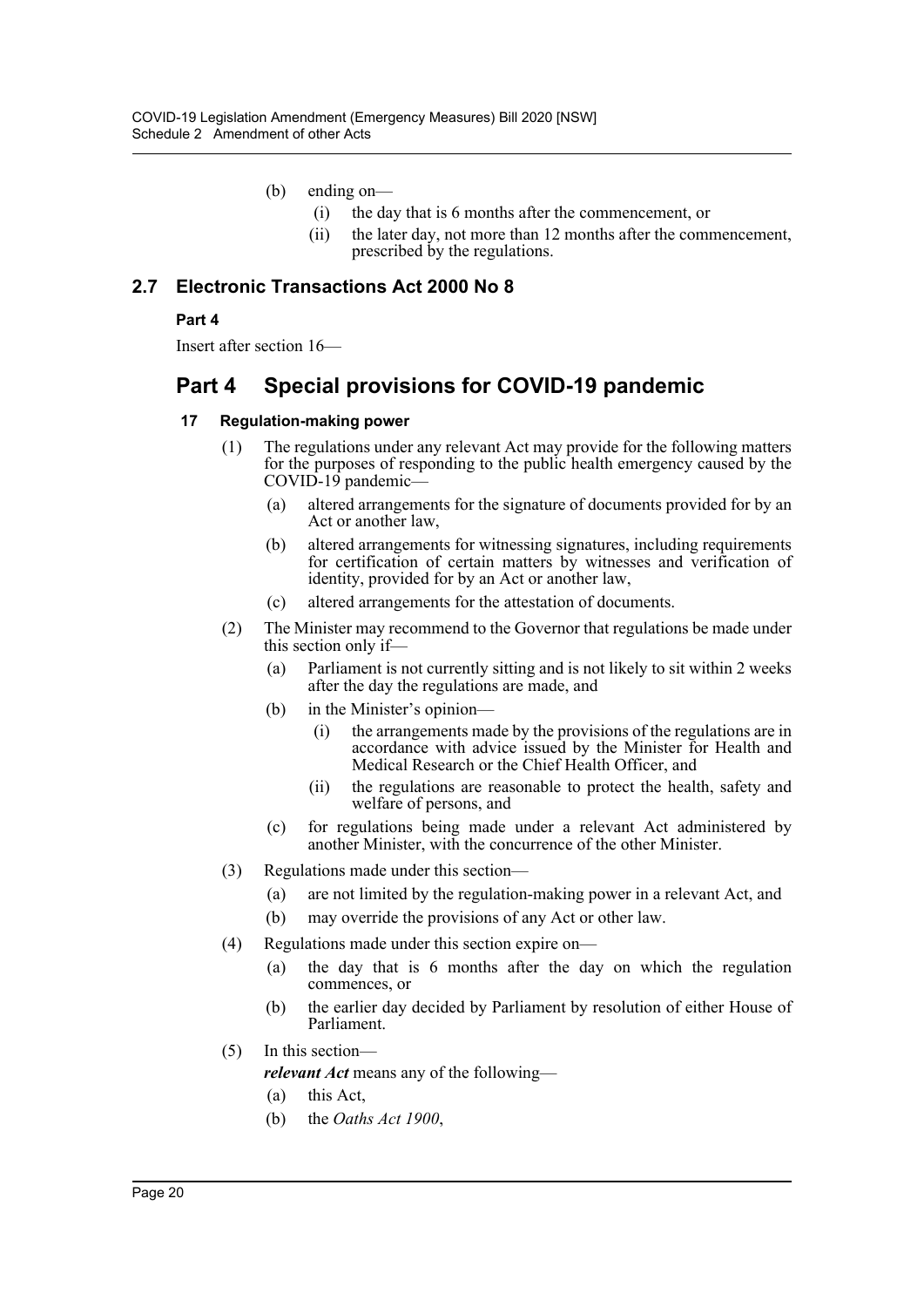- (c) the *Guardianship Act 1987*,
- (d) the *Succession Act 2006*,
- (e) the *Powers of Attorney Act 2003*,
- (f) the *Conveyancing Act 1919*,
- (g) another Act administered by the Attorney General.

#### **18 Repeal of Part**

This Part is repealed—

- (a) on the day that is 6 months after its commencement, or
- (b) on a later day, not more than 12 months after its commencement, prescribed by the regulations.

#### **2.8 Environmental Planning and Assessment Act 1979 No 203**

#### **Sections 10.17 and 10.18**

Insert after section 10.16—

#### **10.17 COVID-19 pandemic—Ministerial orders**

- (1) During the prescribed period, the Minister may, by order published in the Gazette, authorise development to be carried out on land without the need for any approval under the Act or consent from any person.
- (2) An order has effect despite any environmental planning instrument or development consent.
- (3) The making of an order under this section for development is taken to be a grant of development consent for the development and any conditions of the order are taken to be conditions of the development consent.
- (4) A single order may relate to a class of development and in that case the order is taken to be a separate development consent for each development carried out under the order.
- (5) The Minister may make an order under this section only if the Minister—
	- (a) has consulted the Minister for Health and Medical Research, and
	- (b) is reasonably satisfied that the making of the order is necessary to protect the health, safety and welfare of members of the public during the COVID-19 pandemic.
- (6) For the purpose of enabling development to be carried out in accordance with an order, the order may provide that, to the extent necessary to serve that purpose, a regulatory instrument specified in the order does not apply to the development or applies subject to the modifications specified in that order.

#### (7) In this section—

*prescribed period* means the period—

- (a) starting on the commencement of this section, and
- (b) ending on—
	- (i) the day that is 6 months after the commencement, or
	- (ii) the later day, not more than 12 months after the commencement, prescribed by the regulations.

*regulatory instrument* has the same meaning as in section 3.16.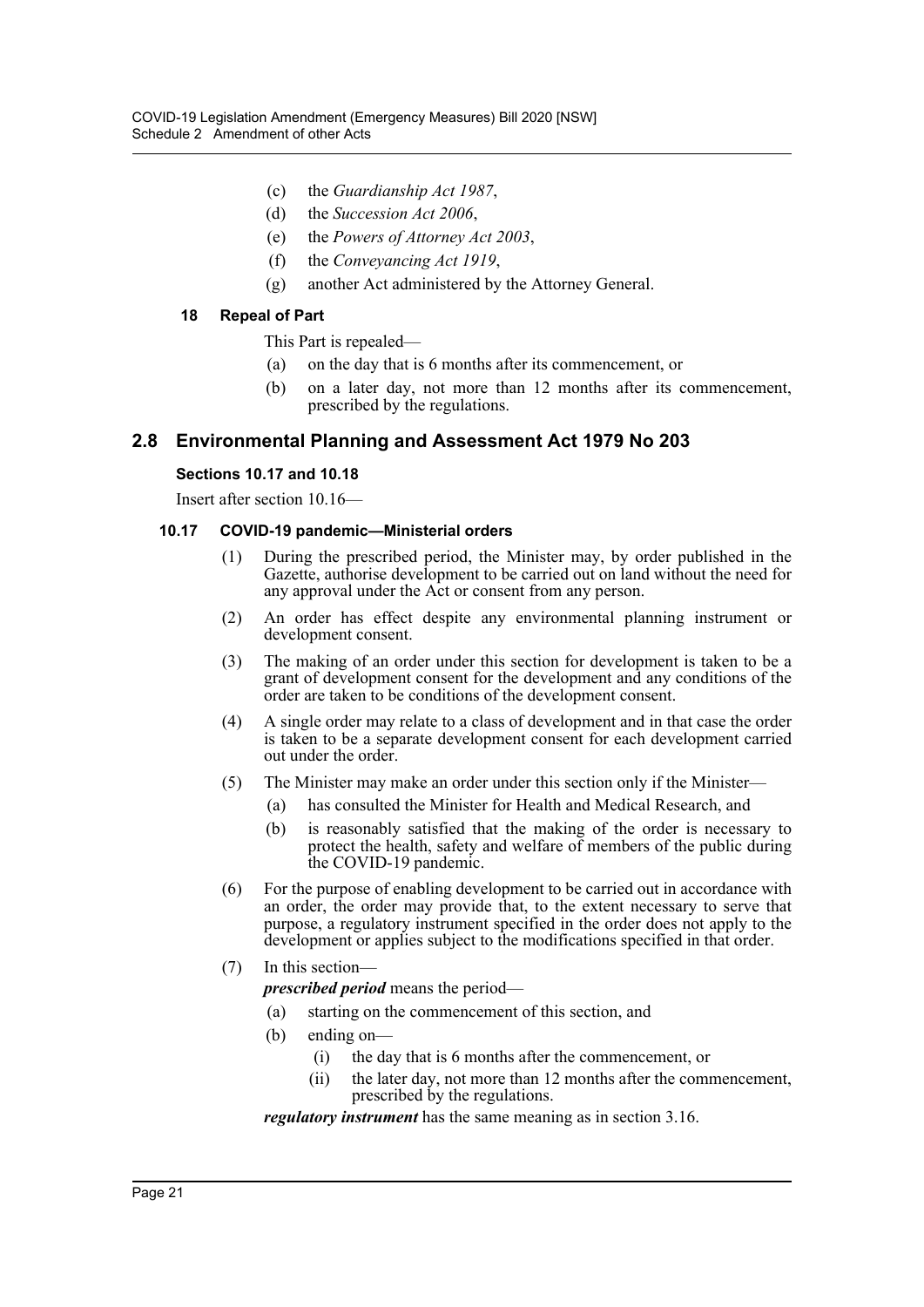#### **10.18 COVID-19 pandemic—public inspection of documents**

During the prescribed period within the meaning of section 10.17, a requirement in this Act or the regulations that any document be made available for inspection (however described) at a physical location is satisfied if the document is instead made available on the NSW planning portal or any other website approved by the Planning Secretary.

## **2.9 Evidence (Audio and Audio Visual Links) Act 1998 No 105**

#### **Section 22C**

Insert after section 22B—

#### **22C COVID-19 pandemic—special provisions**

- (1) This section has effect for the prescribed period and prevails to the extent of any inconsistency with any other provision of this Act or any rules of court.
- (2) The appearance of an accused person in any proceedings relating to bail is to take place by way of audio visual link unless the court otherwise directs.
- (3) The appearance of an accused person in any physical appearance proceedings (other than proceedings relating to bail or proceedings prescribed by the regulations) may take place by way of audio visual link if the court directs.
- (4) The appearance in any proceedings (other than proceedings prescribed by the regulations) of a witness (including a government agency witness) or legal practitioner representing a party may take place by way of audio visual link if the court directs.
- (5) A direction under subsection (3) or (4) may be made on the court's own motion or following the application of a party but only after the parties have had an opportunity to be heard on the matter.
- (6) A direction under this section can be given only if it is in the interests of justice and it is not inconsistent with advice given by the Chief Health Officer of the Ministry of Health relating to the COVID-19 pandemic.
- (7) If an audio visual link is used the court must be satisfied that a party is able to have private communication with the legal representative of the party and has had a reasonable opportunity to do so.
- (8) Nothing in this section requires or permits the use of an audio visual link if the necessary audio visual facilities are unavailable or cannot reasonably be made available.
- (9) In this section—

*prescribed period* means the period—

- (a) starting on the commencement of this section, and
- (b) ending on—
	- (i) the day that is 6 months after the commencement, or
	- (ii) the later day, not more than 12 months after the commencement, prescribed by the regulations.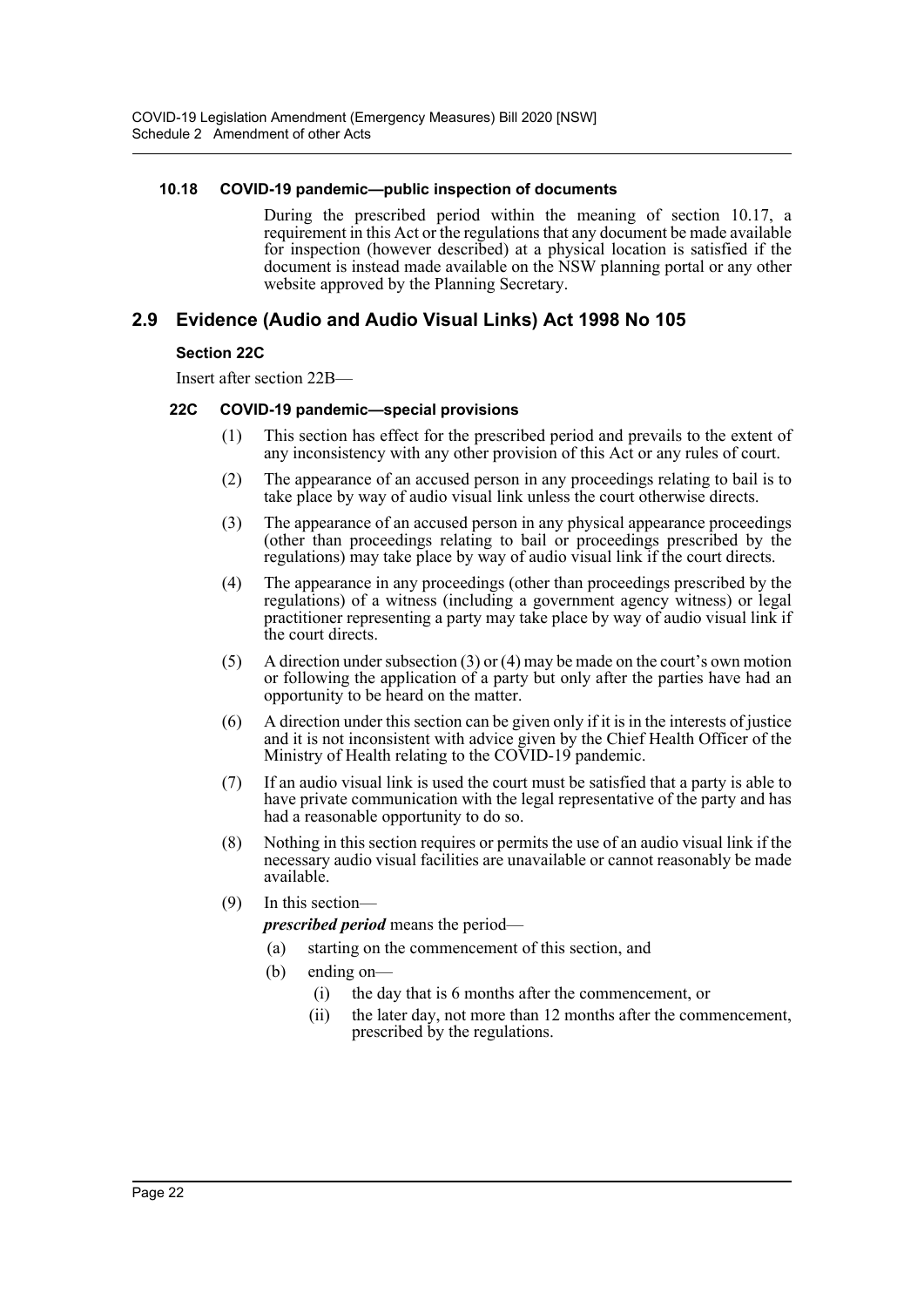## **2.10 Health Practitioner Regulation (Adoption of National Law) Act 2009 No 86**

#### **Schedule 1 Modification of Health Practitioner Regulation National Law**

Insert after clause 7 in Schedule 5F in Schedule 1[25]—

#### **7A Exemption for State Vaccine Centres [NSW]**

- (1) The Secretary of the Ministry of Health may, by notice published in the Gazette, exempt a State Vaccine Centre from some or all of the provisions of this Schedule for the period specified in the notice.
- (2) An exemption granted under this clause is subject to any conditions specified in the notice published in the Gazette.
- (3) The Secretary must not grant an exemption under this clause unless the Secretary is satisfied that it is in the public interest to do so.
- (4) In this clause—

*State Vaccine Centre* means premises designated by the Secretary of the Ministry of Health for the storage and distribution of vaccines or medicines, or both.

## **2.11 Jury Act 1977 No 18**

#### **Section 25 Selection of jurors by sheriff**

Insert after section 25(3)—

- (4) The sheriff may, on the sheriff's own motion, exempt a person from selection to be summoned for trials or coronial inquests if, in the sheriff's opinion, there is good cause for the exemption.
- (5) Without limiting subsection (4), the sheriff may decide there is good cause if there are safety or welfare considerations relating to the person or the community at large.
- (6) This subsection and subsections (4) and (5) are repealed—
	- (a) on the day that is 6 months after this subsection commences, or
	- (b) on the later day, not more than 12 months after this section commences, prescribed by the regulations.

## **2.12 Local Government Act 1993 No 30**

#### **[1] Section 318B Postponement of elections**

Insert before section  $318B(1)(a)$ —

(a1) the Minister believes that, having regard to the COVID-19 pandemic, it is reasonable in the circumstances to order the postponement, or

#### **[2] Section 318B(8)**

Insert after section 318B(7)—

(8) Subsection (1)(a1) and this subsection are repealed on the date that is 12 months after the commencement of subsection  $(1)(a1)$ . For the avoidance of doubt, the repeal of subsection (1)(a1) does not affect the validity of any order made under that paragraph.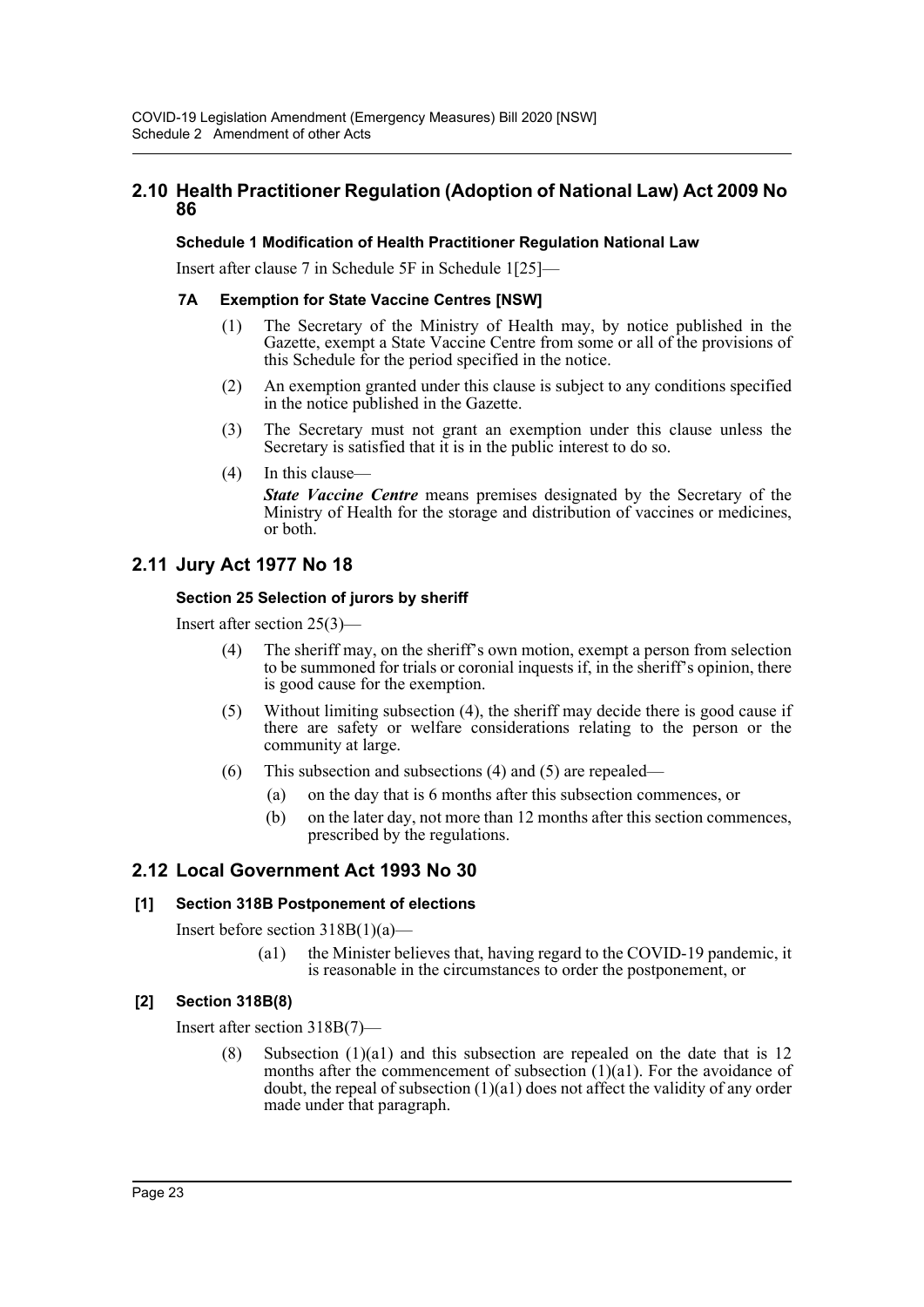#### **[3] Chapter 18, Part 1A**

Insert after Part 1—

#### **747A COVID-19 pandemic—special provisions**

- (1) For the prescribed period—
	- (a) a requirement in the Act or the regulations that members of a council or other persons attend a meeting is satisfied if the meeting is held in whole or in part—
		- (i) remotely using audio visual links, or
		- (ii) in any other manner approved by the Minister but only if audio visual links are not reasonably available, and
	- (b) a requirement in the Act or the regulations that a meeting be open to members of the public is satisfied if-
		- (i) a webcast of the meeting is made public, or
		- (ii) members of the public are informed of what occurred at the meeting in any other manner approved by the Minister but only if a webcast is not practicable in the circumstances.
- (2) The regulations may prescribe that subsection (1) does not apply to—
	- (a) a particular council, or
	- (b) a particular class of meeting.

#### (3) In this section—

*prescribed period* means the period—

- (a) starting on the commencement of this section, and
- (b) ending on—
	- (i) the day that is 6 months after the commencement, or
	- (ii) the later day, not more than 12 months after the commencement, prescribed by the regulations.

#### **747B COVID-19 pandemic—regulation-making power**

- (1) The regulations under this Act may modify the application of this Act for the purposes of responding to the public health emergency caused by the COVID-19 pandemic.
- (2) The Minister may recommend to the Governor that regulations be made under this section only if—
	- (a) Parliament is not currently sitting and is not likely to sit within 2 weeks after the day the regulations are made, and
	- (b) in the Minister's opinion—
		- (i) the arrangements made by the provisions of the regulations are in accordance with advice issued by the Minister for Health and Medical Research or the Chief Health Officer, and
		- (ii) the regulations are reasonable to protect the health, safety and welfare of persons.
- (3) Regulations made under this section—
	- (a) are not limited by the regulation-making power in this Act, and
	- (b) may override the provisions of this Act.
- (4) Regulations made under this section expire on—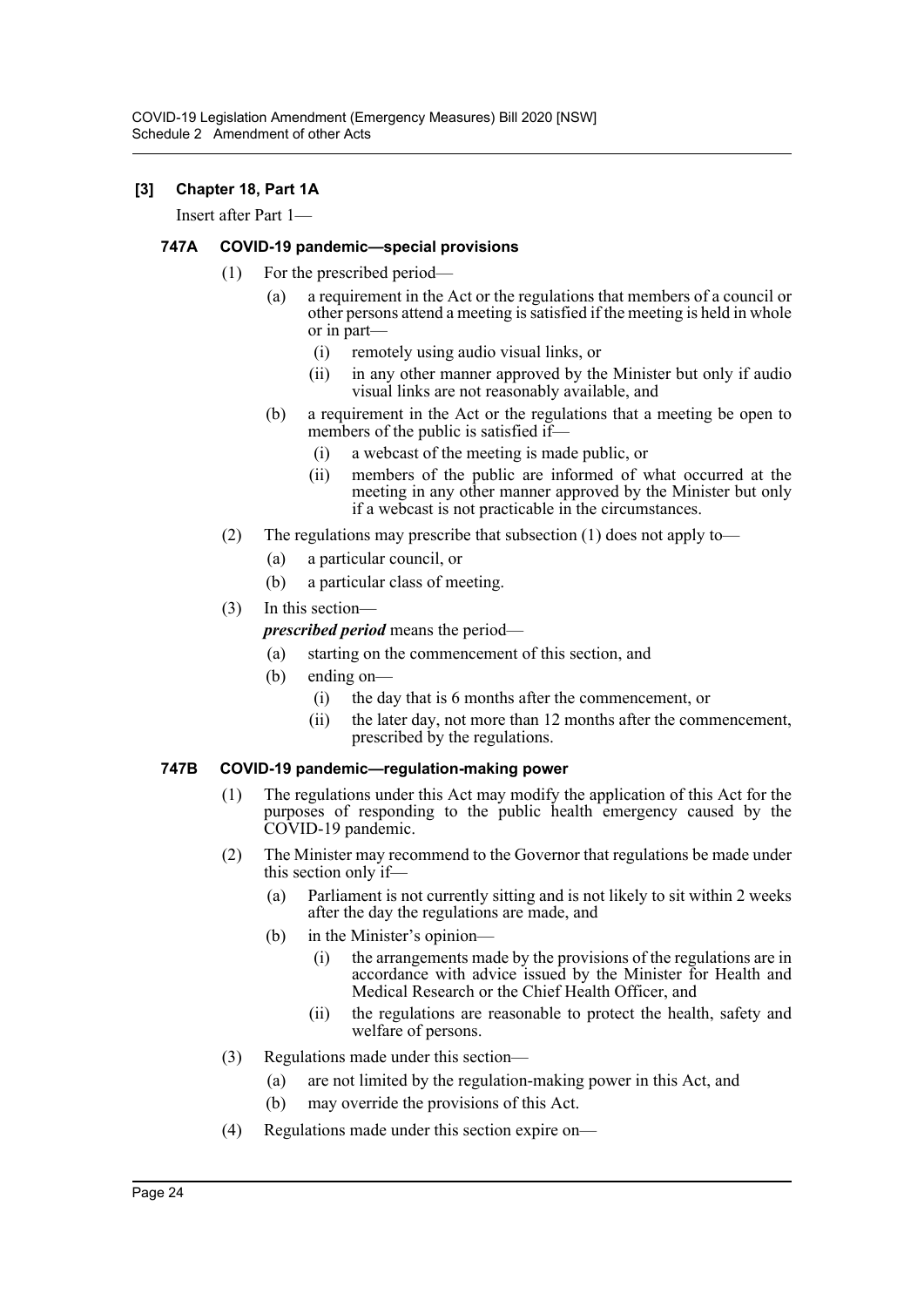- (a) the day that is 6 months after the day on which the regulation commences, or
- (b) the earlier day decided by Parliament by resolution of either House of Parliament.
- (5) This section is repealed—
	- (a) on the day that is 6 months after its commencement, or
	- (b) on a later day, not more than 12 months after its commencement, prescribed by the regulations.

#### **2.13 Mental Health Act 2007 No 8**

#### **Section 202**

Insert after section 201—

#### **202 COVID-19 pandemic—special provisions**

- (1) This section has effect for the prescribed period and prevails to the extent of any inconsistency with any other provision of this Act.
- (2) An assessable person, or any other person, may for the purposes of a mental health inquiry and with the approval of the Tribunal be brought or appear before the Tribunal by way of telephone.
- (3) The Tribunal may adjourn a mental health inquiry for up to 28 days.
- (4) The Tribunal may by order extend the period of a community treatment order that is in force by a period of up to 3 months even if that results in the order being in force for more than 12 months.
- (5) The Tribunal may exercise a function under this section only if the Tribunal considers that it is necessary to do so because of the COVID-19 pandemic.
- (6) In this section—

*prescribed period* means the period—

- (a) starting on the commencement of this section, and
- (b) ending on—
	- (i) the day that is 6 months after the commencement, or
	- (ii) the later day, not more than 12 months after the commencement, prescribed by the regulations.

## **2.14 Motor Accident Injuries Act 2017 No 10**

#### **Section 3.15 Requirements for evidence as to fitness for work**

Omit section 3.15(3)(a). Insert instead—

- (a) for a first certificate given by the injured person to the insurer—be a certificate given by a treating medical practitioner in accordance with the Motor Accident Guidelines, and
- (a1) for a second or subsequent certificate given by the injured person to the insurer—be a certificate that complies with the requirements specified in the Motor Accident Guidelines, including the form of the certificate, and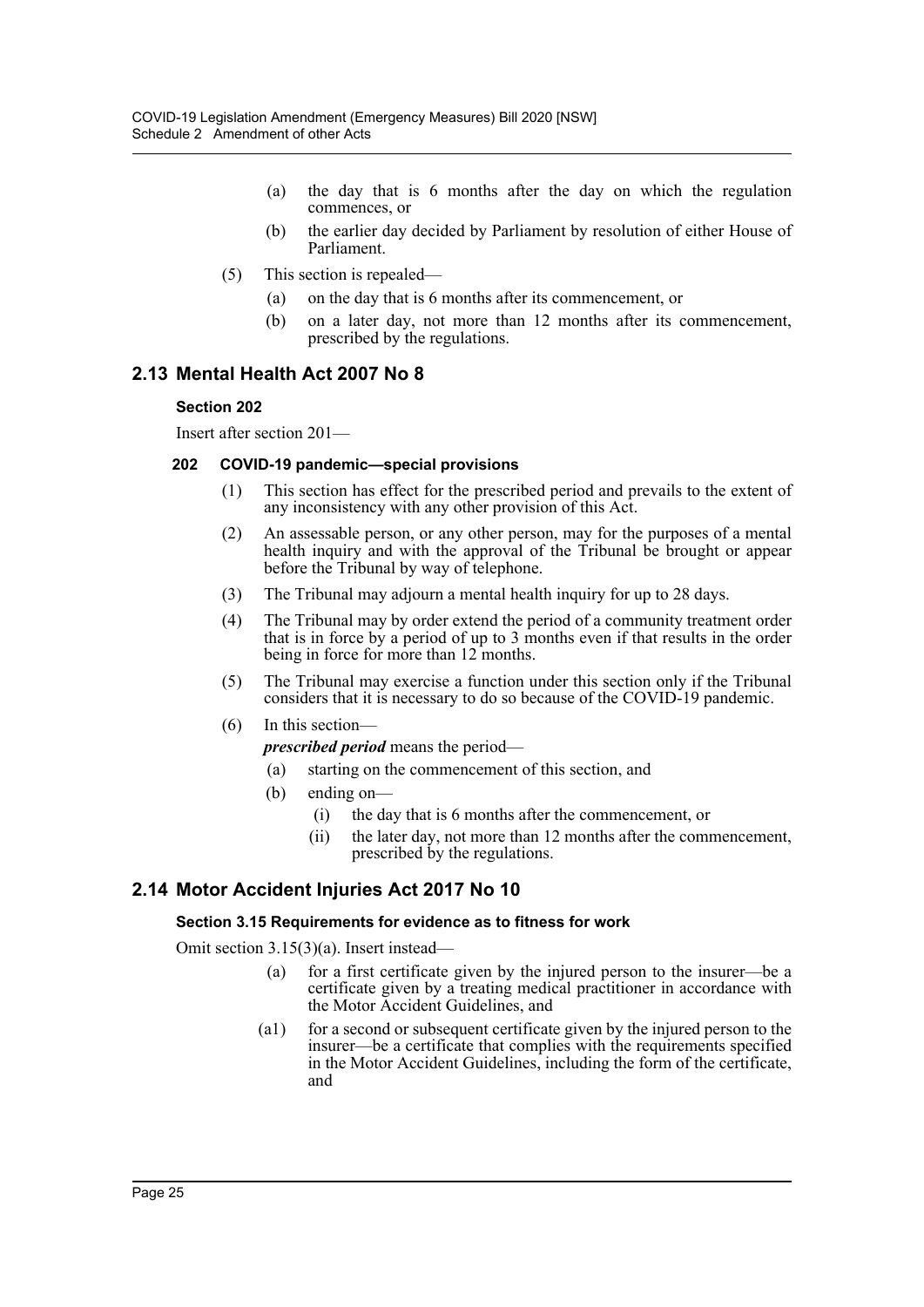## **2.15 Private Health Facilities Act 2007 No 9**

#### **Section 70**

Insert after section 69—

#### **70 Exemptions during COVID-19 pandemic**

- (1) The Secretary may, by order published in the Gazette, exempt a licensee or a class of licensees from the following—
	- (a) a condition imposed under section 12(2),
	- (b) a requirement under section 39.
- (2) The Secretary must not make an order under this section unless the Secretary is satisfied that-
	- (a) it is reasonably necessary to do so because of the COVID-19 pandemic, and
	- (b) patient care and safety at the private health facility or facilities are to be properly maintained.
- (3) This section is repealed on the day that is 12 months after its commencement.

## **2.16 Public Health Act 2010 No 127**

#### **[1] Section 63 Duration of public health order**

Insert after section 63(2)—

- (2A) Subsection (2) does not apply to a public health order based on the COVID-19 pandemic (including a public health order made in relation to a person referred to in section  $62(1)(\overline{b})$  in relation to the COVID-19 pandemic).
- (2B) For the avoidance of doubt, a public health order made in relation to a person referred to in section  $62(1)(b)$  in relation to the COVID-19 pandemic expires at the end of the period specified in the order.
- (2C) Subsections (2A) and (2B) and this subsection are repealed on the day that is 12 months after the commencement of subsection  $(2\text{\AA})$ .

#### **[2] Section 64 NCAT may confirm certain public health orders**

Insert after section 64(6)—

- (7) This section does not apply to a public health order made in relation to a person referred to in section  $62(1)(b)$  in relation to the COVID-19 pandemic.
- (8) Subsection (7) and this subsection are repealed on the day that is 12 months after the commencement of subsection (7).

#### **[3] Section 71A**

Insert after section 71—

#### **71A Arrest of persons who contravene public health order relating to COVID-19 pandemic**

- (1) A police officer may arrest a person if the police officer suspects on reasonable grounds that the person is contravening a public health order relating to the COVID-19 pandemic.
- (2) On being arrested, the person may be returned to—
	- (a) the person's home or usual place of residence, or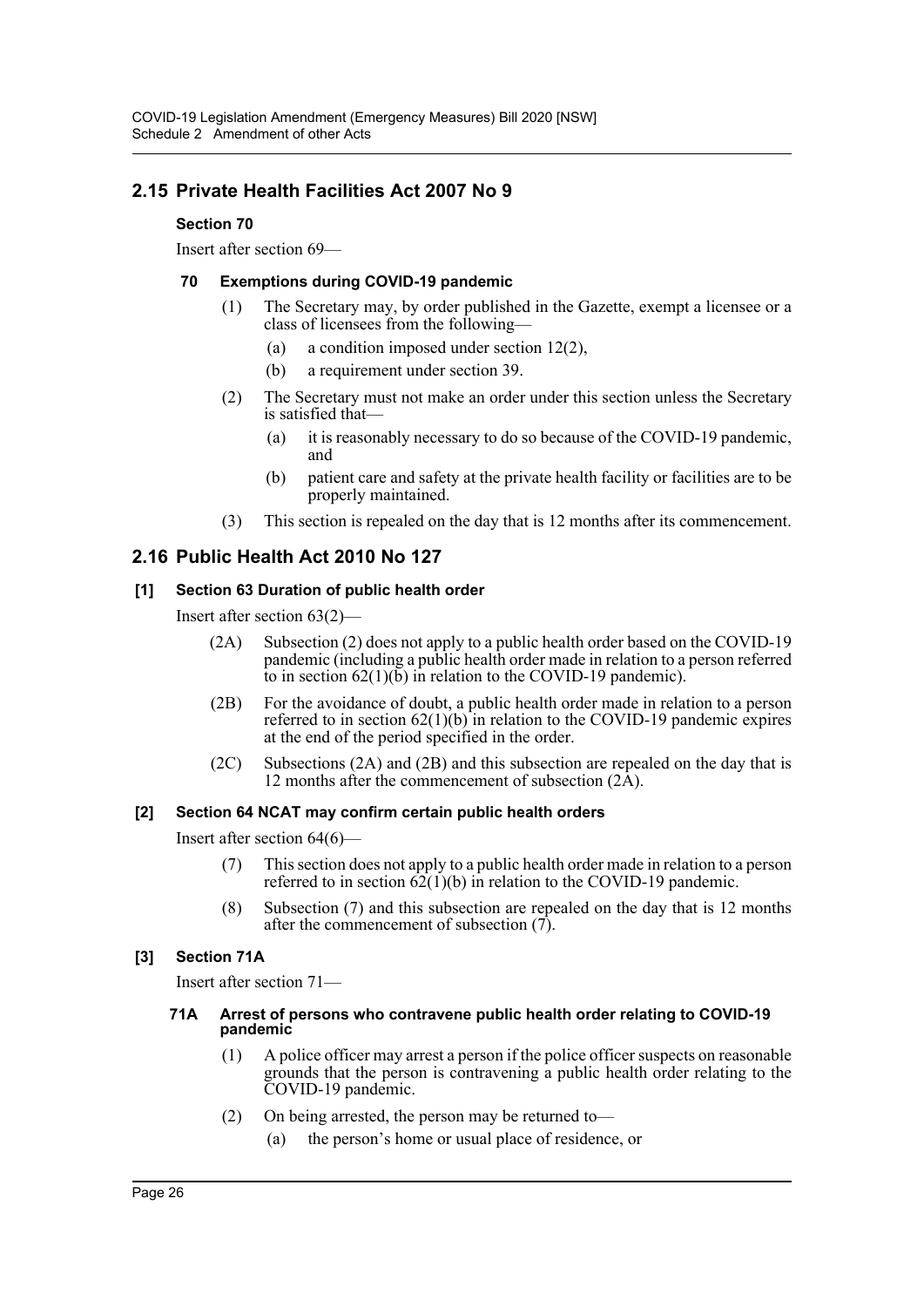- (b) the place specified in the public health order that the person has been ordered to reside, or
- (c) if the person is a public health detainee, the person's place of detention.
- (3) Nothing in this section affects the operation of section 71, 72 or 73.
- (4) This section is repealed on the day that is 12 months after its commencement.

## **[4] Section 112 Power of authorised officers to direct name and address to be provided**

Insert at the end of the section—

- (2) In this section, *authorised officer* includes a police officer.
- (3) Subsection (2) and this subsection are repealed on the day that is 12 months after the commencement of subsection (2).

#### **[5] Section 118 Penalty notices**

Insert after section 118(5)—

- (6) In this section, *authorised officer* includes a police officer.
- (7) The Minister may, by order published on the NSW legislation website, impose conditions on the exercise of any function under this section.
- (8) Subsections (6) and (7) and this subsection are repealed on the day that is 12 months after the commencement of subsection (6).

## **2.17 Residential Tenancies Act 2010 No 42**

#### **Part 13**

Insert after Part 12—

## **Part 13 Response to COVID-19 pandemic**

#### **229 Regulation-making power**

- (1) The regulations under any relevant Act may provide for the following matters for the purposes of responding to the public health emergency caused by the COVID-19 pandemic—
	- (a) prohibiting the recovery of possession of premises by a landlord, owner or proprietor of premises from a tenant or resident of the premises under the relevant Act in particular circumstances,
	- (b) prohibiting the termination of a residential tenancy agreement, occupancy agreement or site agreement by a landlord, proprietor of premises or operator of a community under the relevant Act in particular circumstances,
	- (c) regulating or preventing the exercise or enforcement of another right of a landlord, proprietor of premises or operator of a community by the landlord, proprietor or operator under the relevant Act or an agreement relating to the premises,
	- (d) exempting a tenant, resident or home owner, or a class of tenants, residents or home owners, from the operation of a provision of the relevant Act or any agreement relating to premises.
- (2) The Minister may recommend to the Governor that regulations be made under this section only if—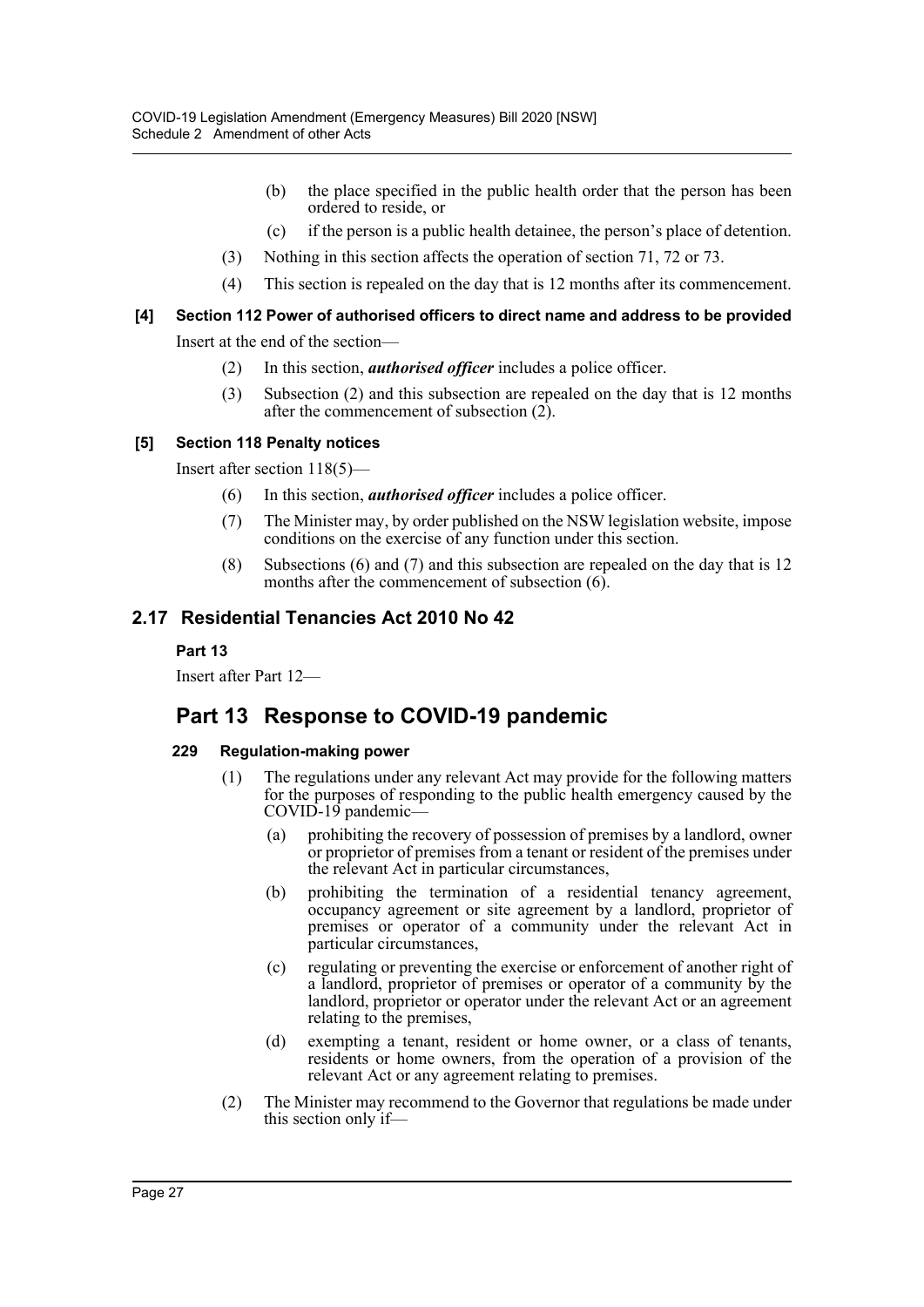- (a) Parliament is not currently sitting and is not likely to sit within 2 weeks after the day the regulations are made, and
- (b) in the Minister's opinion, the regulations are reasonable to protect the health, safety and welfare of tenants or residents under the Act.
- (3) Regulations made under this section are not limited by the regulation-making power in a relevant Act.
- (4) Regulations made under this section expire on—
	- (a) the day that is 6 months after the day on which the regulation commences, or
	- (b) the earlier day decided by Parliament by resolution of either House of Parliament.
- (5) In this section—

*occupancy agreement* has the same meaning as in the *Boarding Houses Act 2012*.

*operator of a community* has the same meaning as in the *Residential (Land Lease) Communities Act 2013*.

*proprietor* has the same meaning as in the *Boarding Houses Act 2012*.

*relevant Act* means any of the following—

- (a) *Boarding Houses Act 2012*,
- (b) *Residential (Land Lease) Communities Act 2013*,
- (c) *Residential Tenancies Act 2010*,
- (d) any other Act relating to the leasing of premises or land for residential purposes.

*site agreement* has the same meaning as in the *Residential (Land Lease) Communities Act 2013*.

#### **2.18 Retail Leases Act 1994 No 46**

#### **Part 11**

Insert after Part 10—

## **Part 11 Response to COVID-19 pandemic**

#### **87 Regulation-making power**

- (1) The regulations under any relevant Act may provide for the following matters for the purposes of responding to the public health emergency caused by the COVID-19 pandemic—
	- (a) prohibiting the recovery of possession of premises by a lessor or owner of premises or land from a lessee or tenant of the premises or land under the relevant Act in particular circumstances,
	- (b) prohibiting the termination of a lease or tenancy by a lessor or owner of premises or land under the relevant Act in particular circumstances,
	- (c) regulating or preventing the exercise or enforcement of another right of a lessor or owner of premises or land under the relevant Act or an agreement relating to the premises or land in particular circumstances,
	- (d) exempting a lessee or tenant, or a class of lessees or tenants, from the operation of a provision of the relevant Act or any agreement relating to the leasing or licensing of premises or land.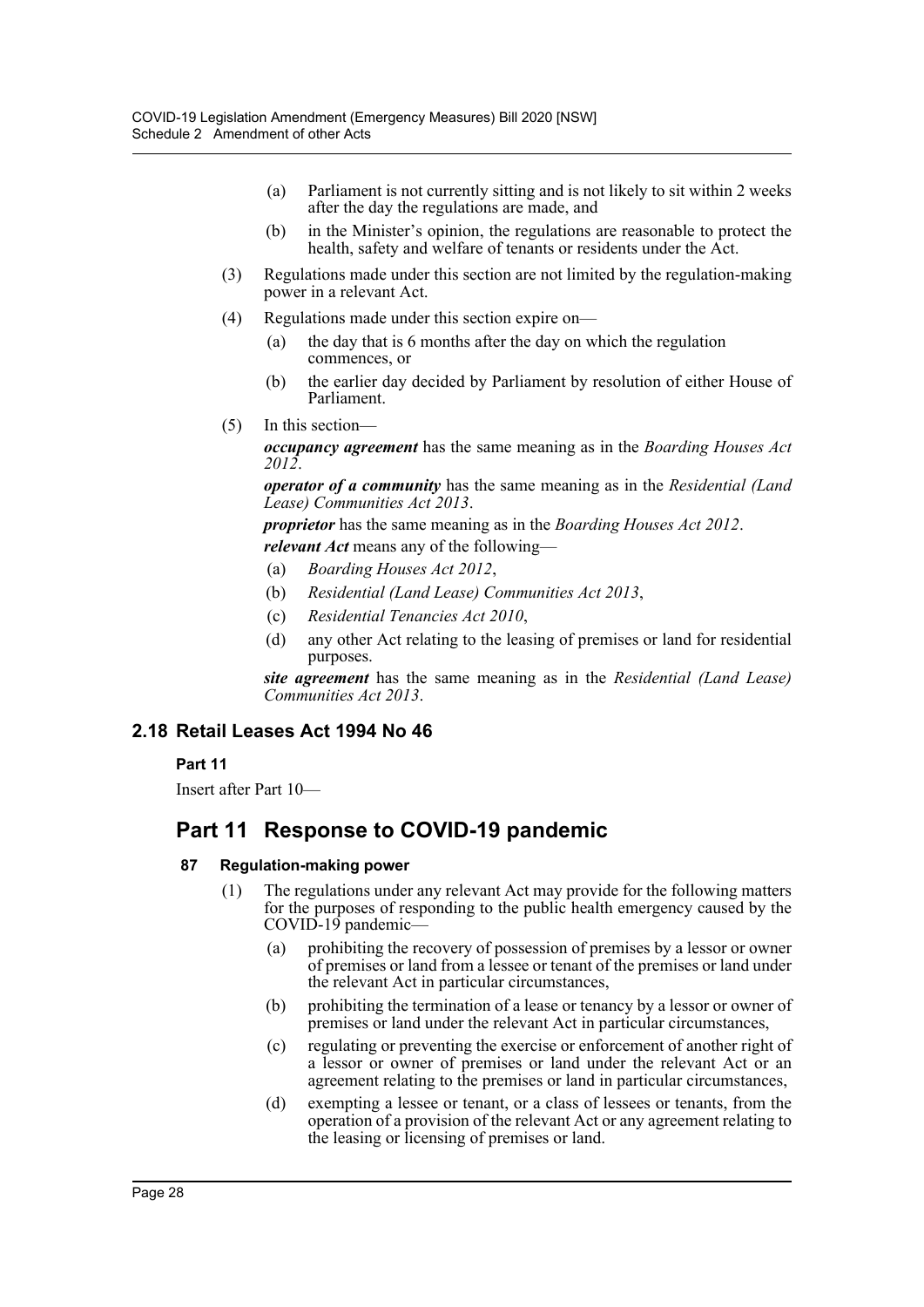- (2) The Minister may recommend to the Governor that regulations be made under this section only if—
	- (a) Parliament is not currently sitting and is not likely to sit within 2 weeks after the day the regulations are made, and
	- (b) in the Minister's opinion, the regulations are reasonable to protect the health, safety and welfare of lessees or tenants under the Act.
- (3) Regulations made under this section are not limited by the regulation-making power in a relevant Act.
- (4) Regulations made under this section expire on—
	- (a) the day that is 6 months after the day on which the regulation commences, or
	- (b) the earlier day decided by Parliament by resolution of either House of Parliament.
- (5) In this section
	- *relevant Act* means any of the following—
	- (a) *Agricultural Tenancies Act 1990*,
	- (b) *Retail Leases Act 1994*,
	- (c) any other Act relating to the leasing of premises or land for commercial purposes.

## **2.19 Retail Trading Act 2008 No 49**

#### **Section 8B**

Insert after section 8A—

#### **8B COVID-19 pandemic—supermarkets exempt from trading restrictions on certain public holidays in 2020**

- (1) A supermarket (whether part of a chain or independent) is exempted from a requirement under this Act to be kept closed at the following times—
	- (a) at all times on Good Friday 2020,
	- (b) at all times on Easter Sunday 2020,
	- (c) at all times before 1pm on Anzac Day 2020.
- (2) An exemption under subsection (1) is subject to the condition that, at the times concerned, the exempted supermarket is staffed only by persons who have freely elected to work on that day.
- (3) This section has effect despite any other Act or law.
- (4) Any prohibition, condition, limitation or restriction under the *Environmental Planning and Assessment Act 1979* (including under any environmental planning instrument or development consent under that Act) has no effect if it would prevent a supermarket—
	- (a) opening at the times specified under subsection (1), or
	- (b) receiving freight and restocking shelves at or before those times to enable the supermarket to open and be open at those times.
- (5) In this section, *supermarket* means any retail store or market selling food and other domestic goods, whether or not by self-service operation and regardless of size, but does not include a retail store or market commonly known as a department store.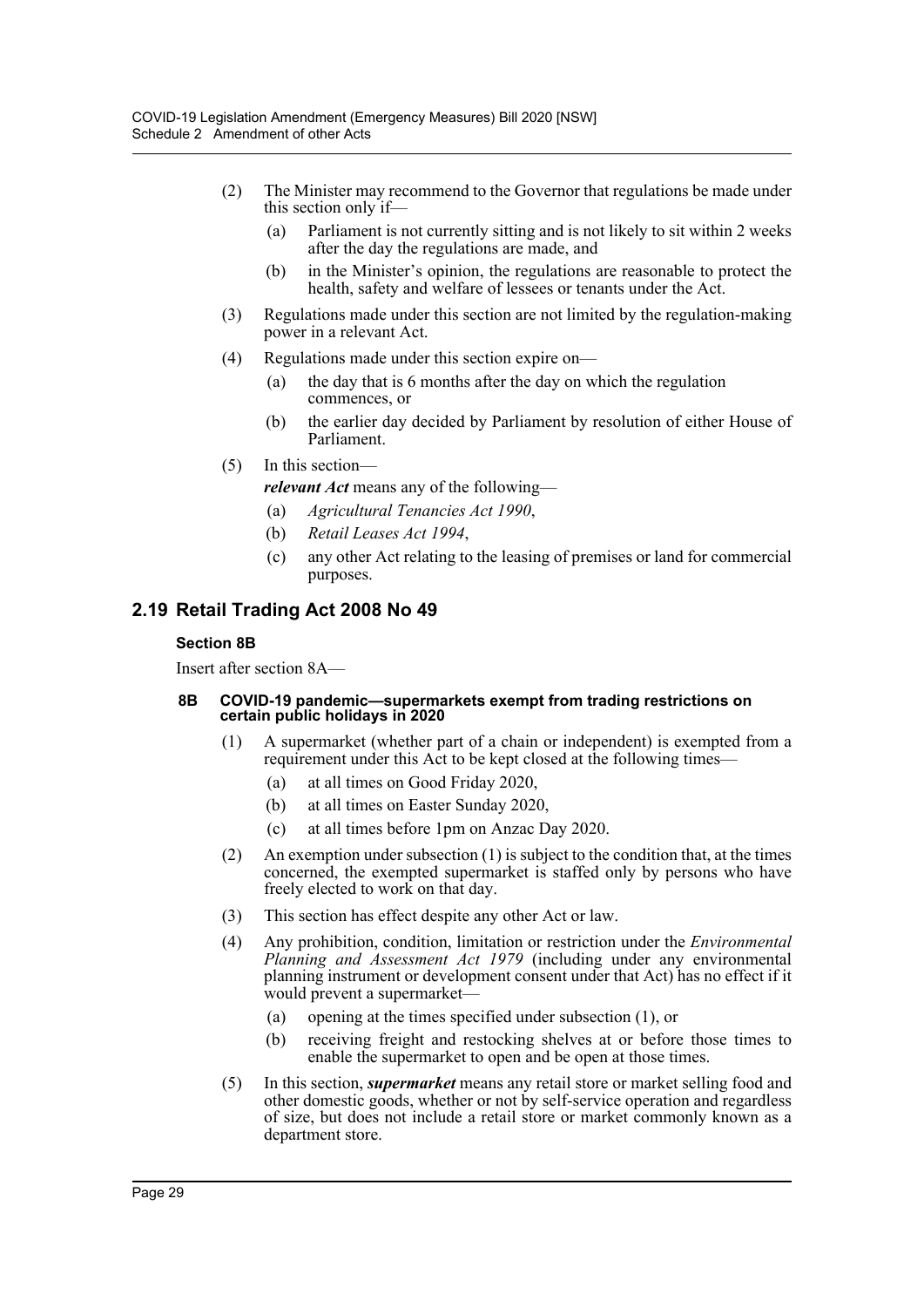## **2.20 Subordinate Legislation Act 1989 No 146**

#### **Schedule 5 Further postponement of repeal of certain statutory rules**

Insert after clause 11—

#### **12 Postponement of repeal of Environmental Planning and Assessment Regulation 2000**

- (1) The *Environmental Planning and Assessment Regulation 2000* remains in force until 1 March 2021, unless sooner repealed.
- (2) A regulation under the *Environmental Planning and Assessment Act 1979* that primarily comprises or relates to matters under Part 6 or section 10.13(1)(d) of that Act may be made without the requirements of sections 5 and 6 of this Act having been complied with.
- (3) Subclause (2) is repealed on 1 March 2021.

#### **13 Postponement of repeal of other statutory rules due for repeal in 2020**

The following statutory rules remain in force until 1 September 2021, unless sooner repealed—

- (a) *Animal Research Regulation 2010*,
- (b) *Building and Construction Industry Security of Payment Regulation 2008*,
- (c) *Coroners Regulation 2010*,
- (d) *Exhibited Animals Protection Regulation 2010*,
- (e) *Local Government (General) Regulation 2005*,
- (f) *Local Government (Manufactured Home Estates, Caravan Parks, Camping Grounds and Moveable Dwellings) Regulation 2005*,
- (g) *Passenger Transport (Drug and Alcohol Testing) Regulation 2010*,
- (h) *Protection of the Environment Operations (Clean Air) Regulation 2010*,
- (i) *Protection of the Environment Operations (General) Regulation 2009*,
- (j) *Tow Truck Industry Regulation 2008*,
- (k) *Water Industry Competition (Access to Infrastructure Services) Regulation 2007*,
- (l) *Water Industry Competition (General) Regulation 2008*.

## **2.21 Workers Compensation Act 1987 No 70**

#### **Section 44B Evidence as to work capacity**

Omit section 44B(3)(a). Insert instead—

(a) for a first certificate of capacity provided by a worker to the insurer be a certificate given by a medical practitioner in a form approved by the Authority, and